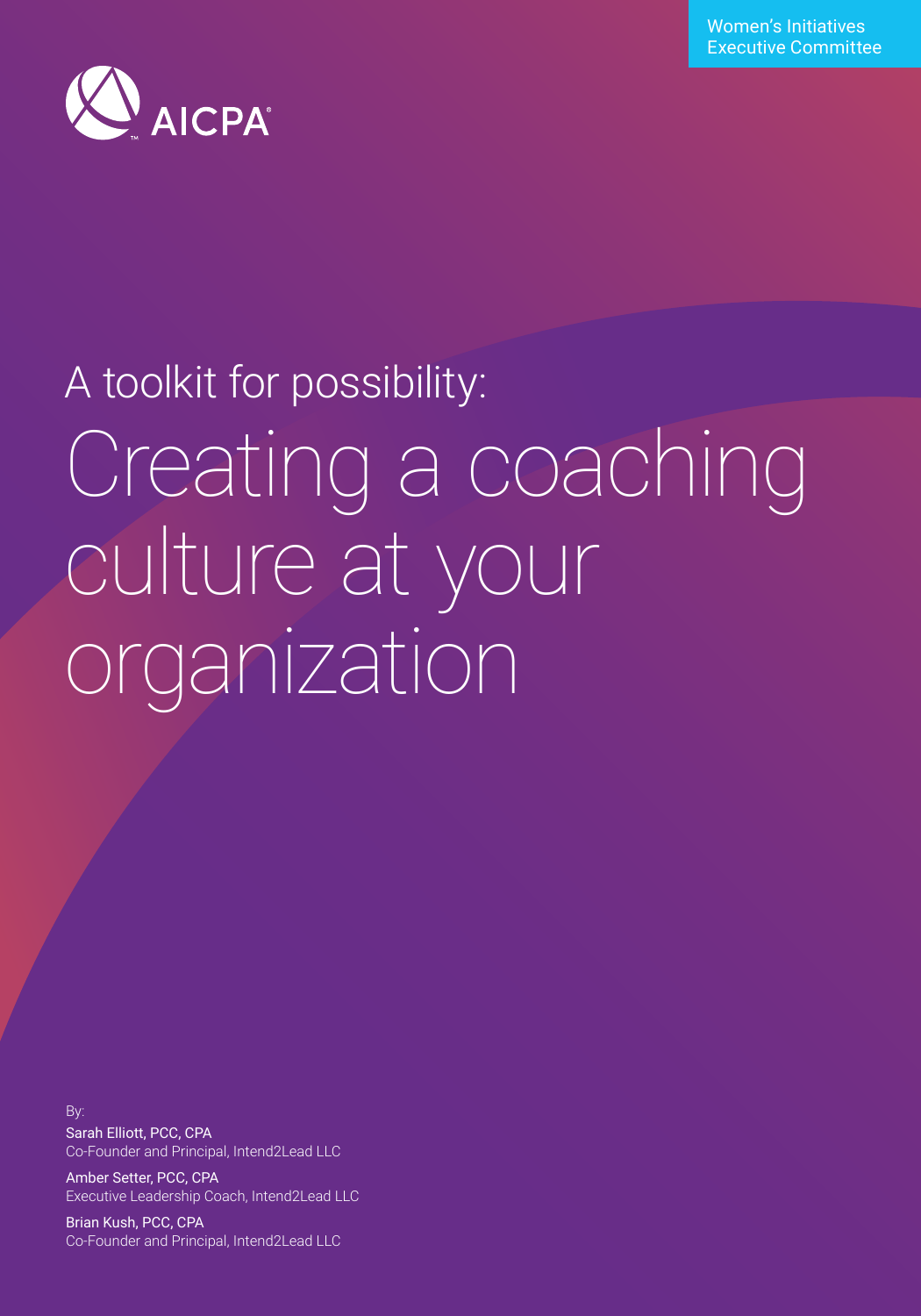## <span id="page-1-0"></span>Mission of the AICPA Women's Initiatives Executive Committee

Promote and support the success of women to advance the profession together.

#AICPAWomenLead

Disclaimer: The contents of this publication do not necessarily reflect the position or opinion of the American Institute of CPAs, its divisions and its committees. This publication is designed to provide accurate and authoritative information on the subject covered. It is distributed with the understanding that the authors are not engaged in rendering legal, accounting or other professional services. If legal advice or other expert assistance is required, the services of a competent professional should be sought.

Permissions Department, AICPA, 220 Leigh Farm Road, Durham, NC 27707–8110. For more information about the procedure for requesting permission to make copies of any part of this work, please email copyright@aicpa.org with your request. Otherwise, requests should be written and mailed to the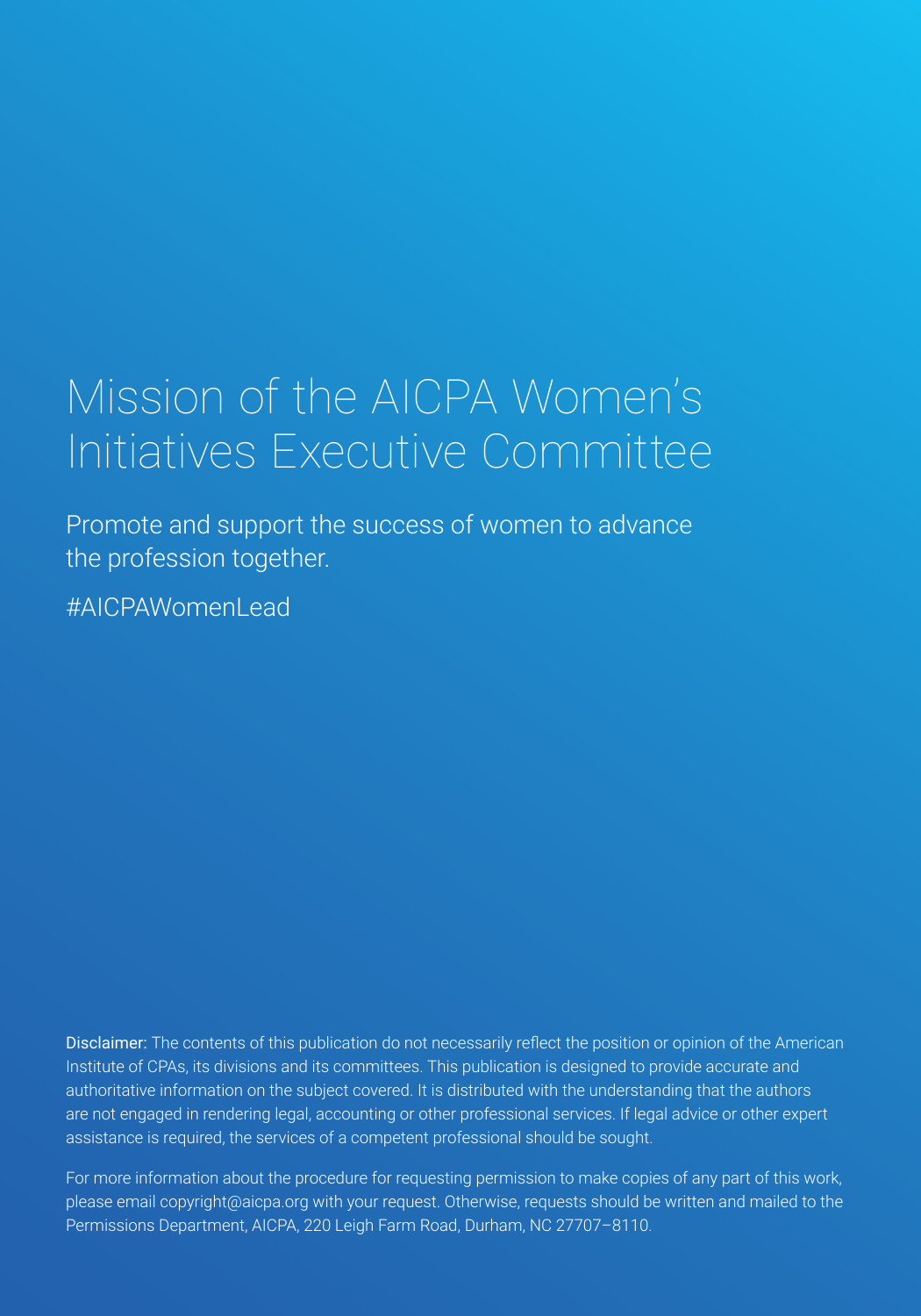## Introduction

We created this toolkit to support leaders who want to foster a coaching culture within their organization  $-$  to help you envision new possibilities and provide some guidance on how to make them a reality.

There are many different ways to foster a coaching culture, and it takes an investment of time, energy, resources and consistent small steps over time to create true cultural change. Please use this toolkit as both an educational resource and a framework to create a coaching program that you can build upon over time. We hope this guide inspires you to forge a unique path that fits your own organization's vision, objectives and culture.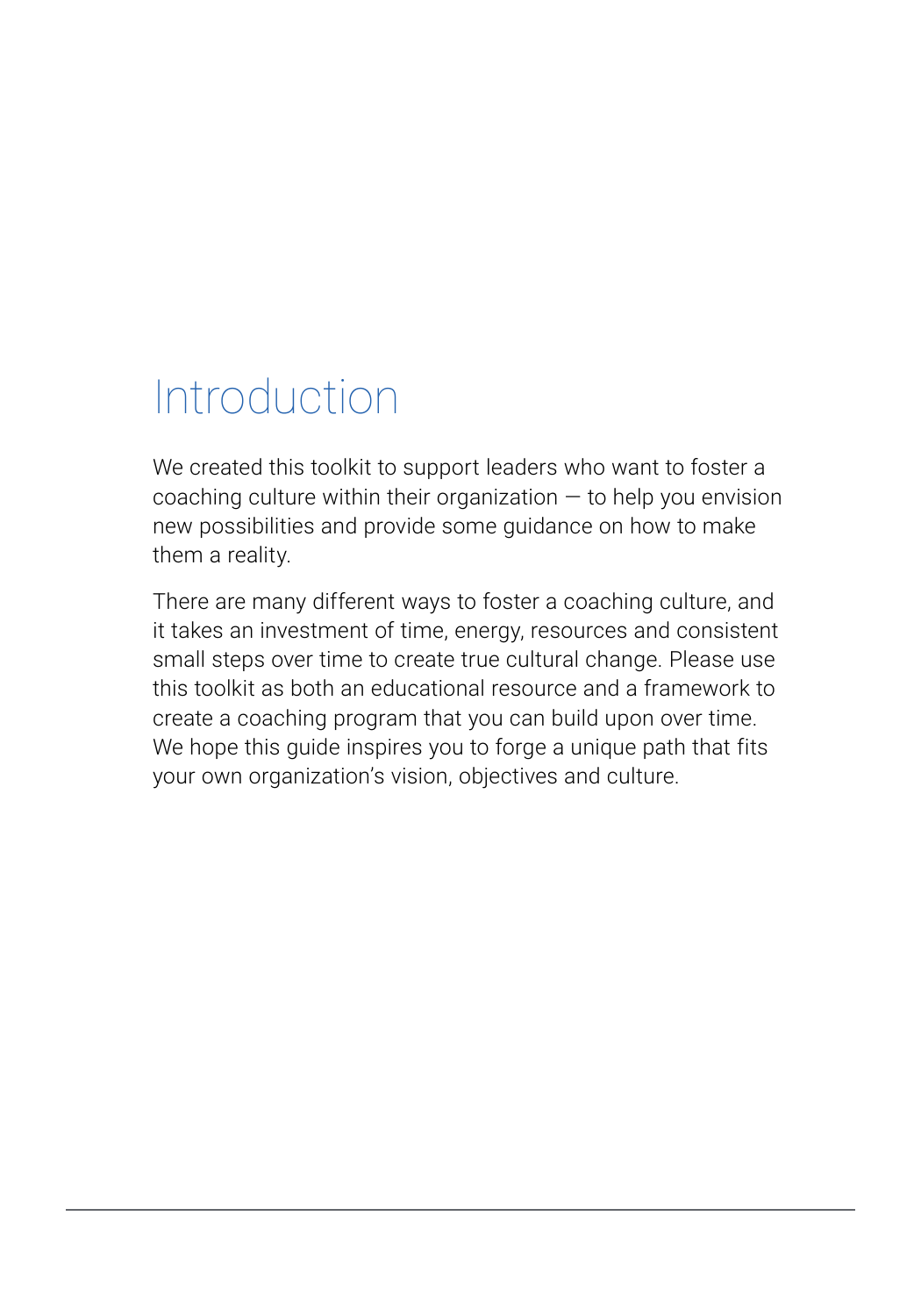<span id="page-3-0"></span>

### About the Authors

Intend2Lead is a leadership development company that coaches accountants to access the Dimension of Possible through leadership coaching, consulting and group learning. For more information about Intend2Lead:

W: [intend2lead.com](http://intend2lead.com) | E: [info@intend2lead.com](mailto:info%40intend2lead.com?subject=) | #DimensionofPossible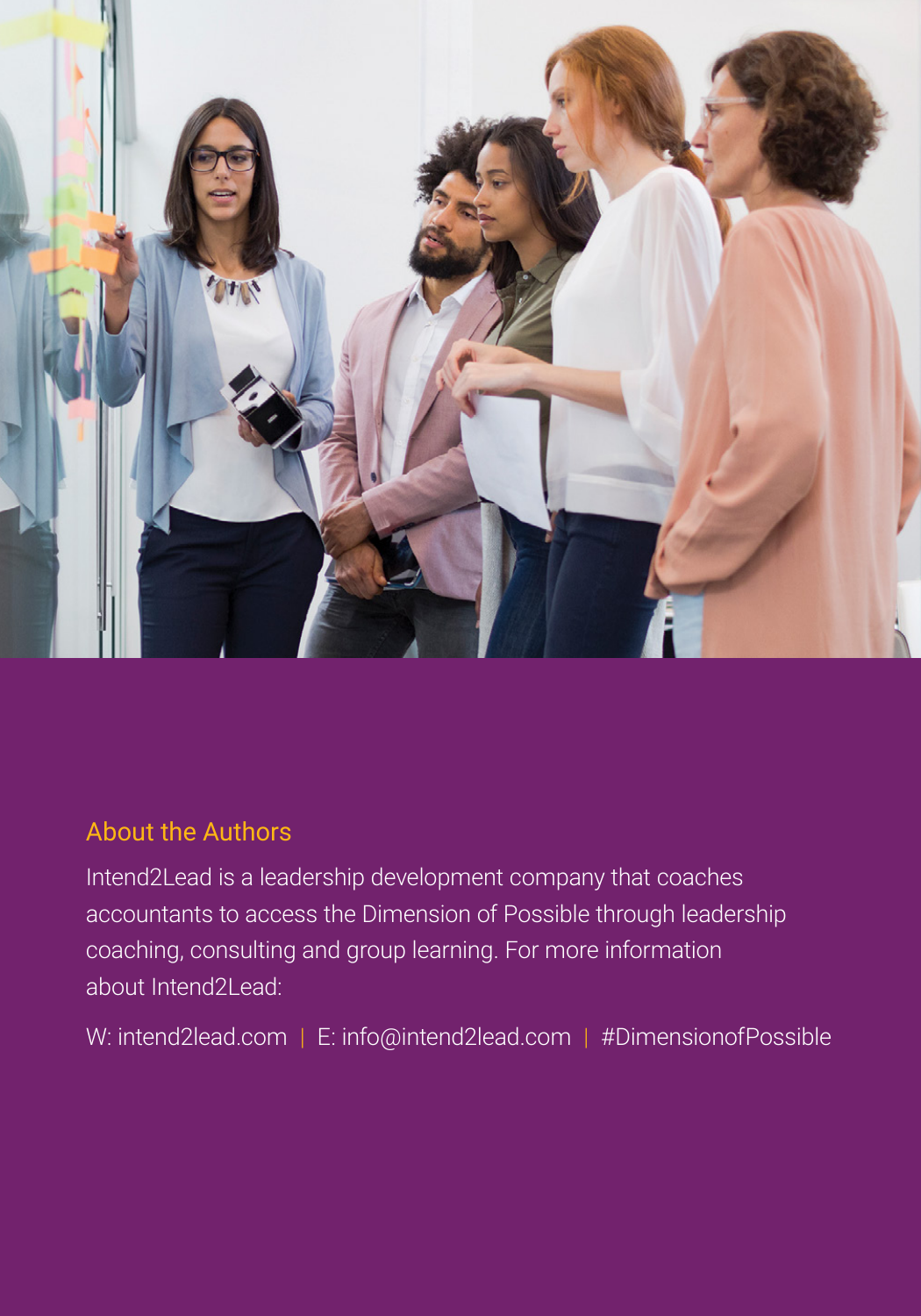## Contents

- 2 [What is coaching?](#page-1-0)
- [4](#page-3-0) [How is coaching different from other professional](#page-3-0)  [development structures?](#page-3-0)
- [5](#page-8-0) [What is a coaching culture?](#page-8-0)
- [6](#page-9-0) [Why coaching? Why now?](#page-9-0)
- [9](#page-12-0) [Launching a coaching program: A roadmap](#page-12-0)
- [17](#page-20-0) [Evaluating success](#page-20-0)
- [18](#page-21-0) [Conclusion: Prepare for possibility!](#page-21-0)
- [20](#page-23-0) [Appendices:](#page-23-0)
	- [20 Appendix A: ICF Core Competencies](#page-23-0)
	- [23 Appendix B: Who should coach?](#page-26-0)
	- [29 Appendix C: Implementation checklist](#page-32-0)
	- [31 Appendix D: Coaching program announcement](#page-34-0)
	- [32 Appendix E: Coaching applications](#page-35-0)
	- [34 Appendix F: Coaching agreement](#page-37-0)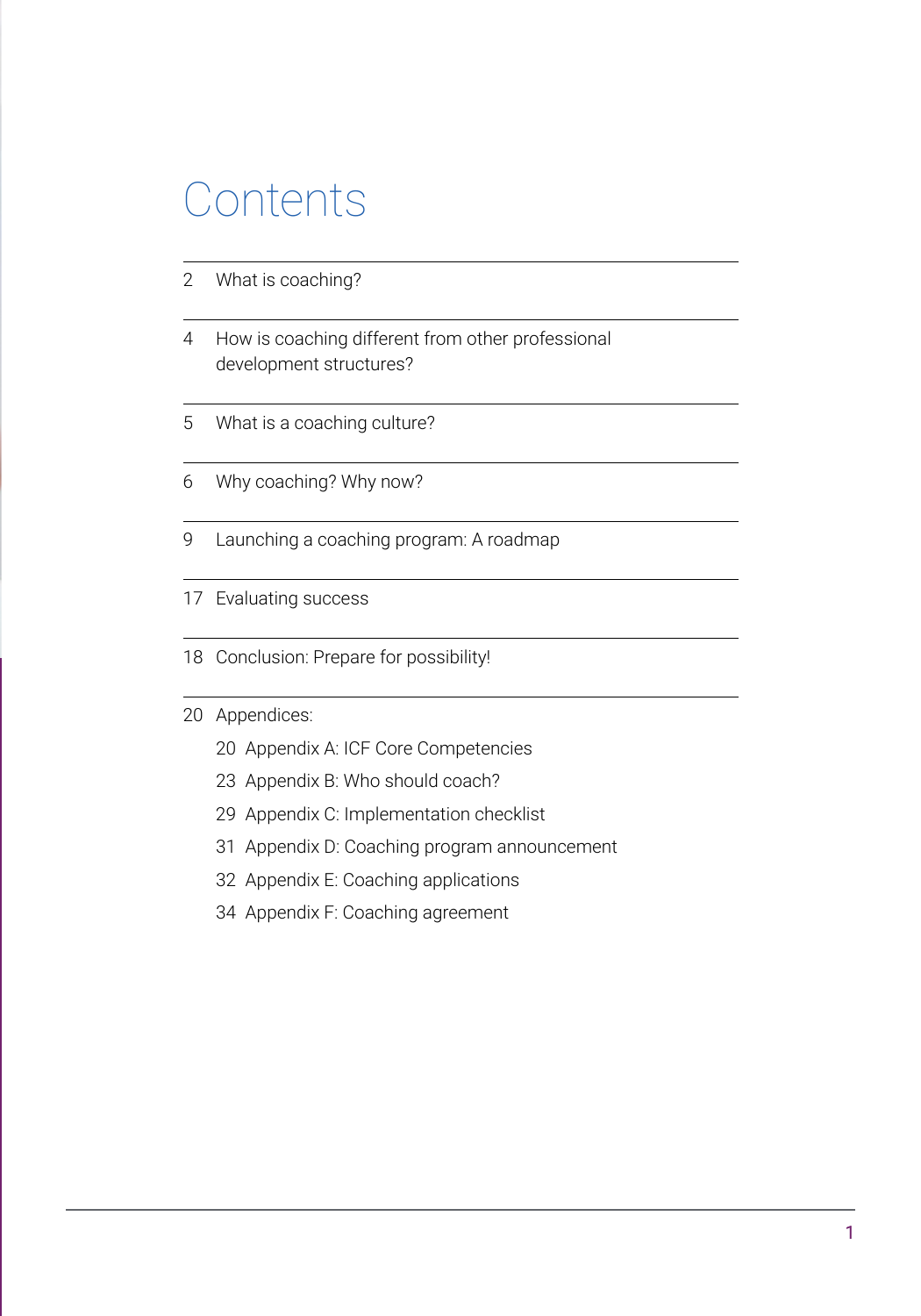## What is coaching?

Coaching is a term broadly used to describe a variety of developmental practices. For the purposes of this toolkit, we use the International Coach Federation (ICF) definition:

> Coaching is partnering with an individual (a "coachee") in a thought-provoking and creative process that inspires them to maximize their personal and professional potential.

### Who is the ICF?

The International Coach Federation (ICF) is the leading global organization dedicated to advancing the coaching profession by setting high standards, providing independent certification and building a worldwide network of trained coaching professionals. One of ICF's founders, Thomas J. Leonard, was a CPA. When working with people on their finances, Leonard realized that most people did not know what they valued, or how to build a life that reflected those values. These experiences contributed to his decision to become a professional coach.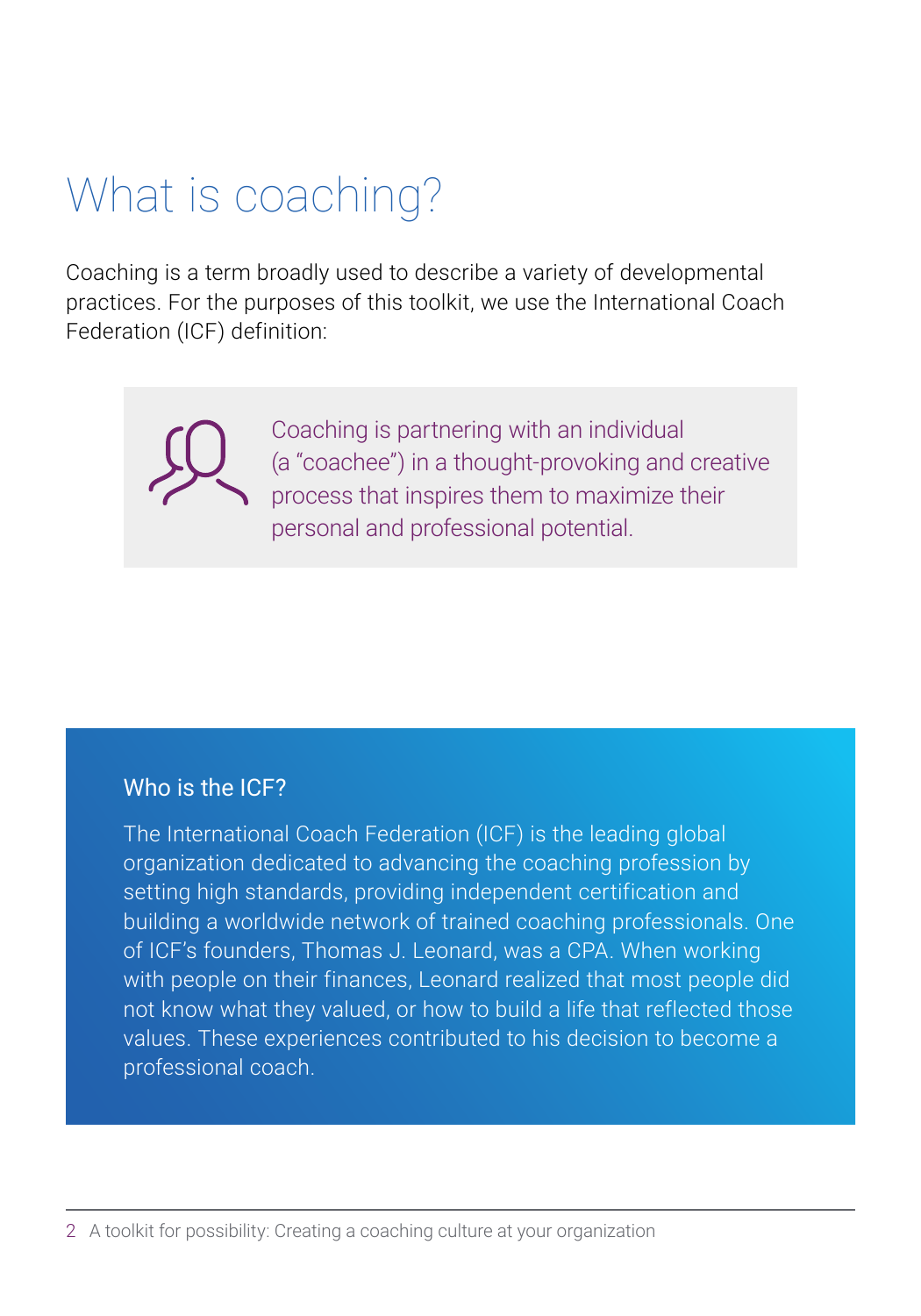Coaching is a developmental tool that helps the coachee (the person being coached) unleash latent potential by allowing him or her to uncover and overcome specific challenges. The coach is not an advice-giver but instead acts as a facilitator. Coaching puts the coachee in charge of his or her own coaching goals, empowering the individual to achieve more meaningful and sustainable results. Simply put, coaching helps someone discover what they want and identify paths to the desired results.



The ICF developed the following framework of 11 core competencies to support greater understanding about the skills used in coaching and to train and evaluate professional coaches:



Refer to Appendix A for further information on these core competencies and the benefits they create for the coachee. Source: International Coach Federation, coachfederation.org/core-competencies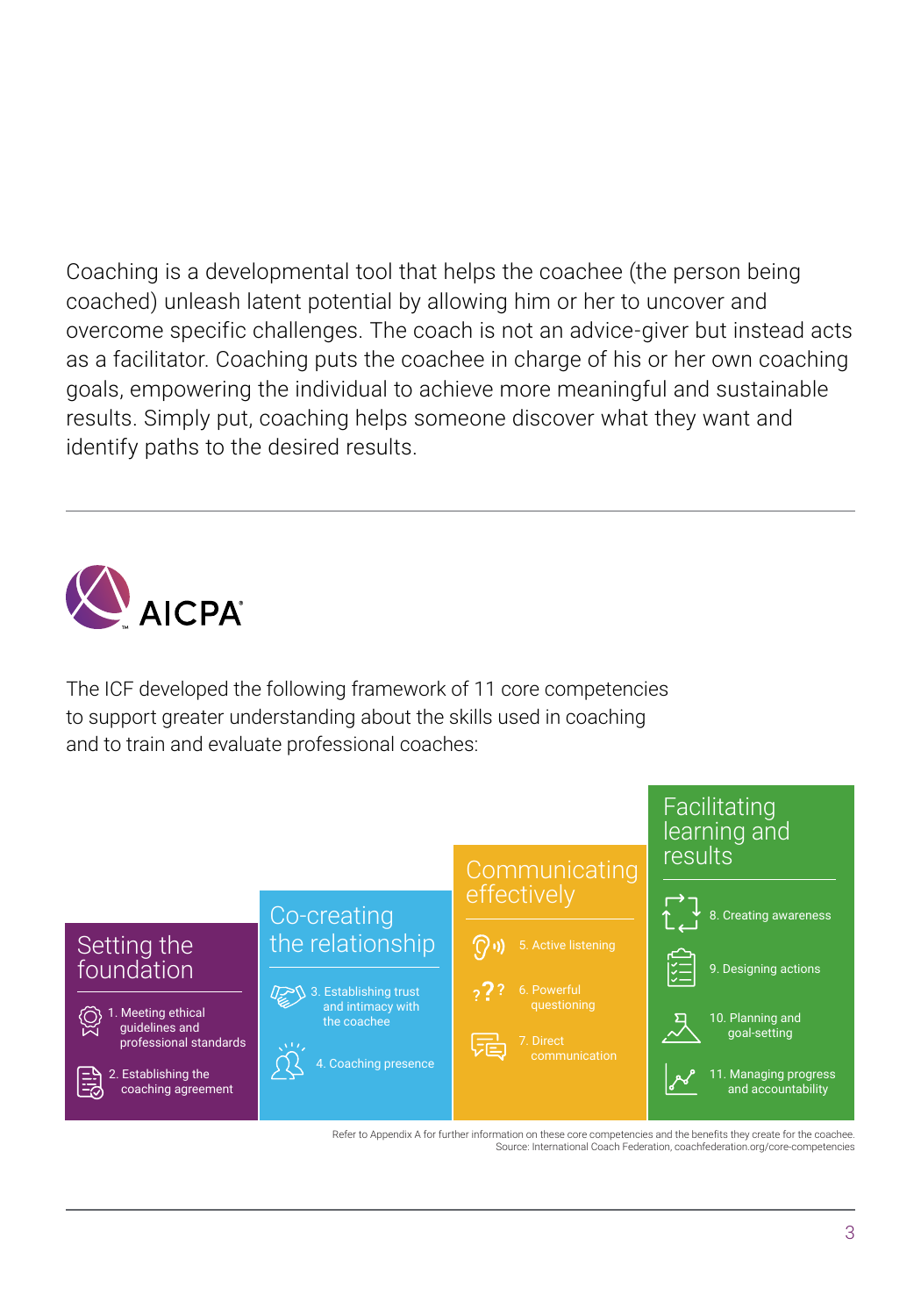## How is coaching different from other professional development structures?

There is great value in offering a variety of programs to support the development of professionals in your organization. Each one complements the others and provides its own unique benefits to an individual's development.

Let's distinguish between these various support structures and how coaching is different.

Mentor  $-$  A mentor could be someone formally assigned to you at your organization to support organizational initiatives, including performance management or diversity and inclusion. A mentor could also be someone, inside or outside your organization, you informally sought out on your own for support. A mentor is usually someone who has "been there, done that." A mentor commonly shares stories with you and provides advice, so you can learn from their experiences. The mentee learns from the mentor.

In contrast, your coach does not give advice as a mentor does. Instead, your coach serves as a facilitator to help you discover your own learning and path forward. Rather than teaching you, your coach helps you tap into your innate wisdom and resourcefulness so you can learn from your own experiences.

**Sponsor**  $-$  A sponsor is someone within your organization who is in a position of authority. A sponsor will advocate for you to get a promotion, a raise or assignment to a new project. A sponsor talks about you to others and has the ability to influence your career trajectory. A sponsor does not necessarily help you learn; rather, a sponsor advocates and creates opportunities for you.

Performance adviser  $-$  A performance adviser is someone at a higher level in your organization who reviews your performance and development goals with you. The performance adviser relationship is often instructional (i.e., teaching) and evaluative in nature.

Coaching can be a great, complementary approach for a performance adviser to use to help you uncover your own development goals and ideas for how you might reach them.

Counselor or therapist — Counseling and therapy are typically done outside of a professional environment. A counselor or therapist helps individuals heal from past trauma to become whole; thus, they focus more on the past (e.g., What happened in the past that needs to be healed, so you can live a healthier life today?).

In contrast, a coach assumes you are already whole. Rather than diving into the past, a coach helps you envision and create your desired future.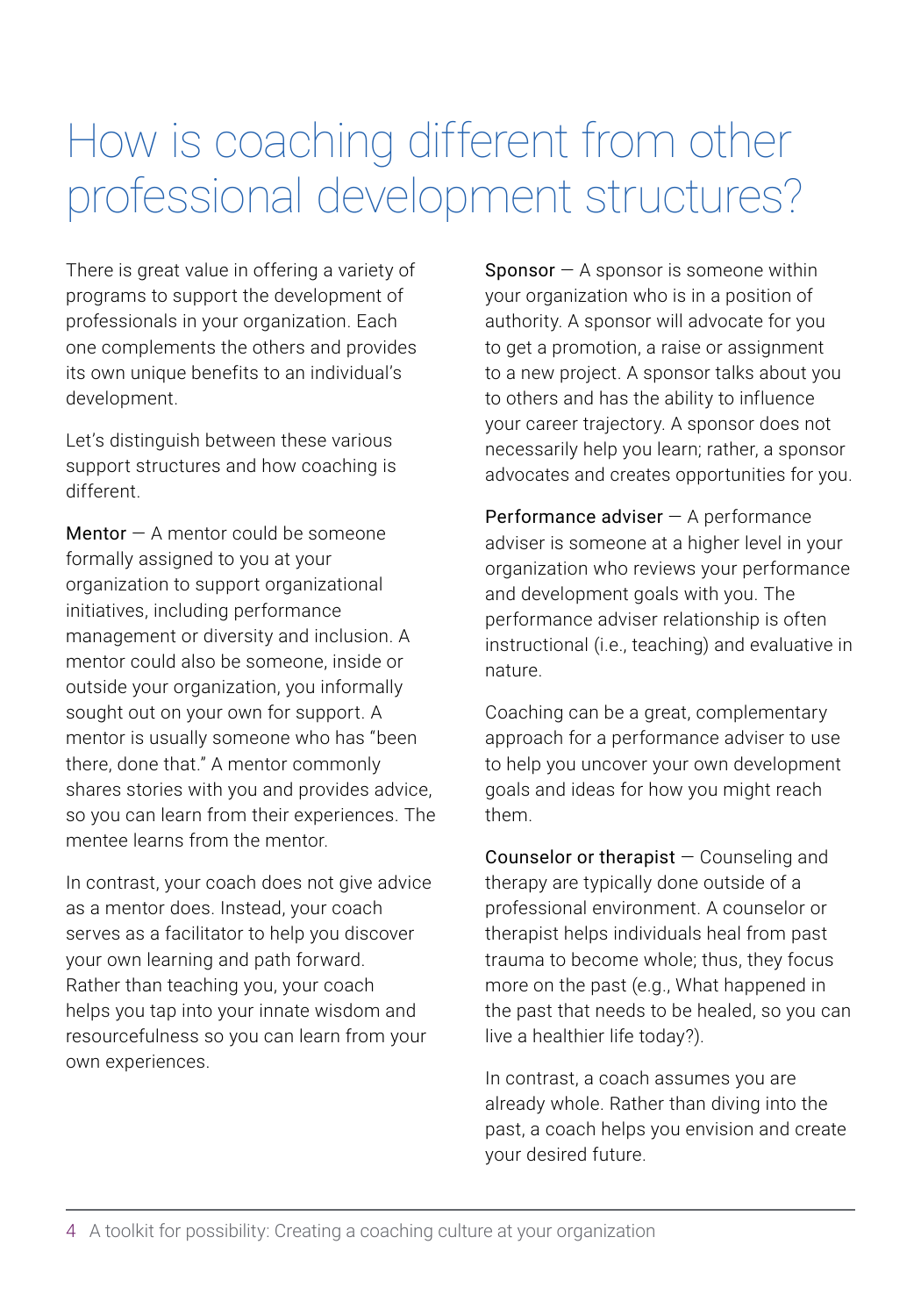## <span id="page-8-0"></span>What is a coaching culture?

An organization with a coaching culture harnesses the power of coaching to unlock the potential of each of its people and the organization as a whole.

An organization with a strong coaching culture is characterized by:

- Leaders who hold a deep belief in the talents and resourcefulness of their team members and are committed to helping each individual unlock their unique potential
- High levels of trust and open communication. People feel heard and understood and do not shy away from challenging conversations
- An environment that supports direct, continuous feedback
- A growth mindset, in which challenges are welcomed as learning opportunities
- Comfort with ambiguity, embracing the power of a question and letting go of having to know all the answers
- High levels of engagement and collaboration between all employees
- An ability to attain clarity, meaning and direction on all important endeavors, including meetings, projects, development plans and organizational initiatives
- A feeling of connectedness within the workplace. Each individual feels valued and respected for who they are and the contributions they make to the collective success of the organization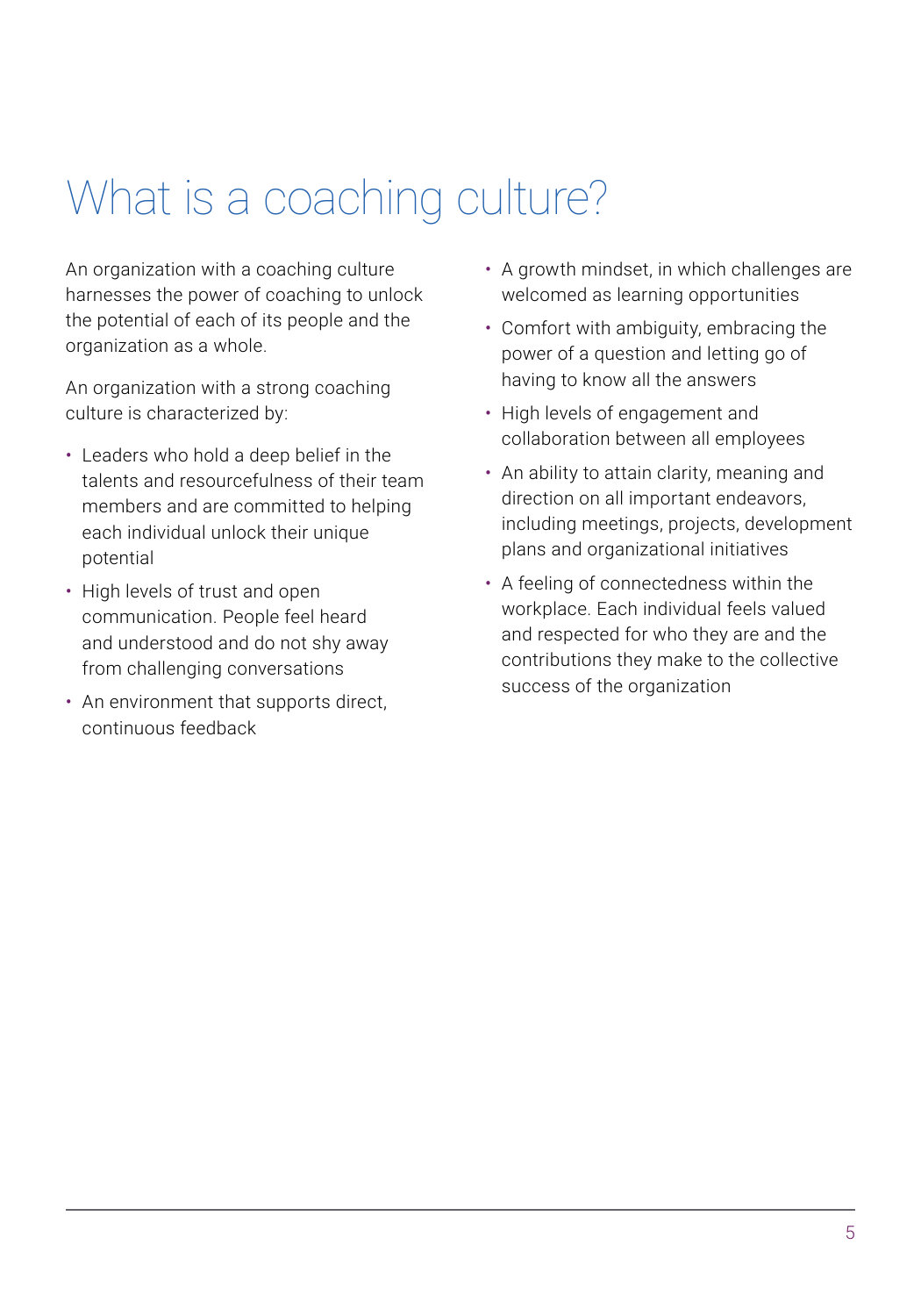## <span id="page-9-0"></span>Why coaching? Why now?

If you're reading this, you're probably aware the accounting profession faces many challenges as we navigate our path into the future in a fast-changing business environment. The need to develop our leaders differently has become increasingly critical.

The prominent, traditional approach to performance management in the accounting profession has been competency-based, in which organizations focus on managing people to achieve external metrics and observable behaviors (the "Outer Game").

Professional coaching provides a more powerful, customized and innovative approach to leadership development one that is needed now, more than ever, in today's fast-paced world. By focusing on the Inner Game (i.e., an individual's thoughts, feelings, desires, fears and emotions), as well as the Outer Game, coaching can produce more meaningful, lasting results. Using this inside-out approach, coaching helps an individual understand the results they are exhibiting in their Outer Game. This unleashes an individual's creativity, which in turn creates individual and organizational breakthroughs.

Let's take a deeper dive into the changes our profession faces and how coaching can help individuals and organizations thrive in this shifting landscape.

The pace of change has never been as rapid as it is today  $-$  and it is only accelerating! Continuing to do the same thing the same way is no longer a safe approach. Due to advances in technology and changes in client expectations, the ground is shifting beneath our feet. Although "SALY" (i.e., same as last year) may have worked in the past, it has no future.

Coaching helps individuals personally adapt and supports them in leading others through change. When individuals use coaching skills with others in their organization, they can understand the change process and lead change initiatives with empathy. This ultimately carves out a smoother, more successful path for change.

Technology, including artificial intelligence, is radically reconfiguring the landscape. Compliance services (historically, core components of accountants' services) are becoming more automated. Clients now want us to use our insights to partner with them, as a trusted adviser, to chart their future. To harness the opportunities that the future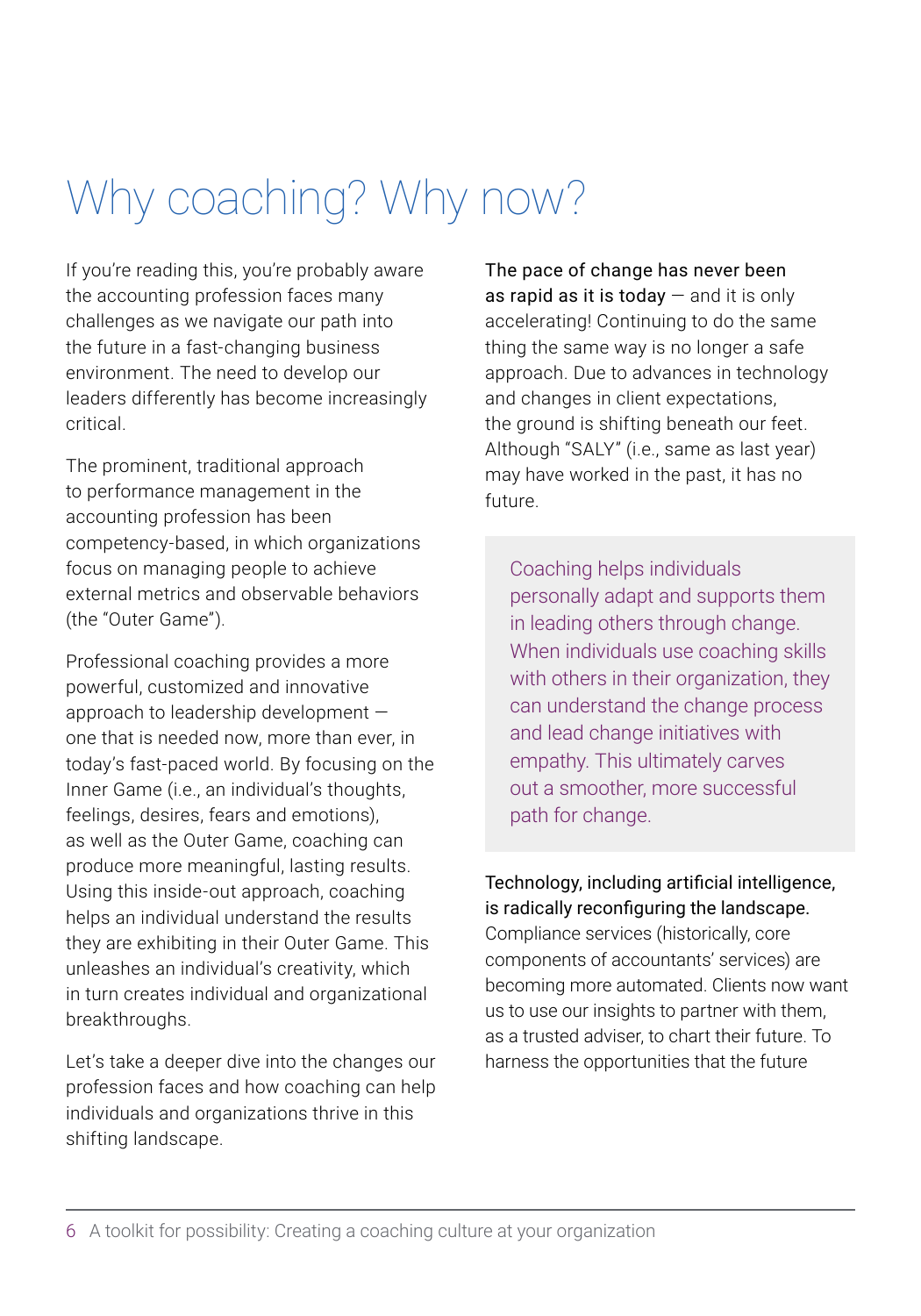holds, we must gain comfort with ambiguity. While it's easy to look back and determine what worked or did not in the past, there is no checklist to ensure we will get it right when we look forward.

Coaching helps people navigate the unknown, collaborate and uncover new solutions and possibilities.

### Demographics in the workplace are shifting

dramatically. The workforce now includes five different generations (i.e., traditionalists, baby boomers, Generation X, Generation Y or millennials, and Generation Z). The racial and ethnic makeup of the world is also changing, as minorities become the majority in the United States. Our profession's workforce is becoming more diverse, in all senses of the word.

Each of us has inherently unique desires, needs, talents and goals. We must create new business models that support the uniqueness of our next generation of leaders and allow them to contribute to the organization's success in different ways.

Coaching allows individuals and organizations to explore new possibilities and create new models and roles for themselves. Instead of a one-size-fits-all answer, or even multiple-choice options, there are unlimited fill-in-the-blank possibilities! Additionally, group coaching creates an avenue for greater collaboration, helping organizations tap into the many benefits of diversity (e.g., improved creativity, higher innovation, faster problem-solving, increased employee engagement, and more).

Human-to-human skills are critical to success in this radically changing environment. As technology continues to automate more routine aspects of our business, we must rely more on trust, empathy, authenticity, awareness and connectedness. At its core, business is simply humans helping humans.

Coaching cultivates self-awareness, enhances leadership skills and creates opportunities for authentic connection and collaboration with clients, teams and prospects.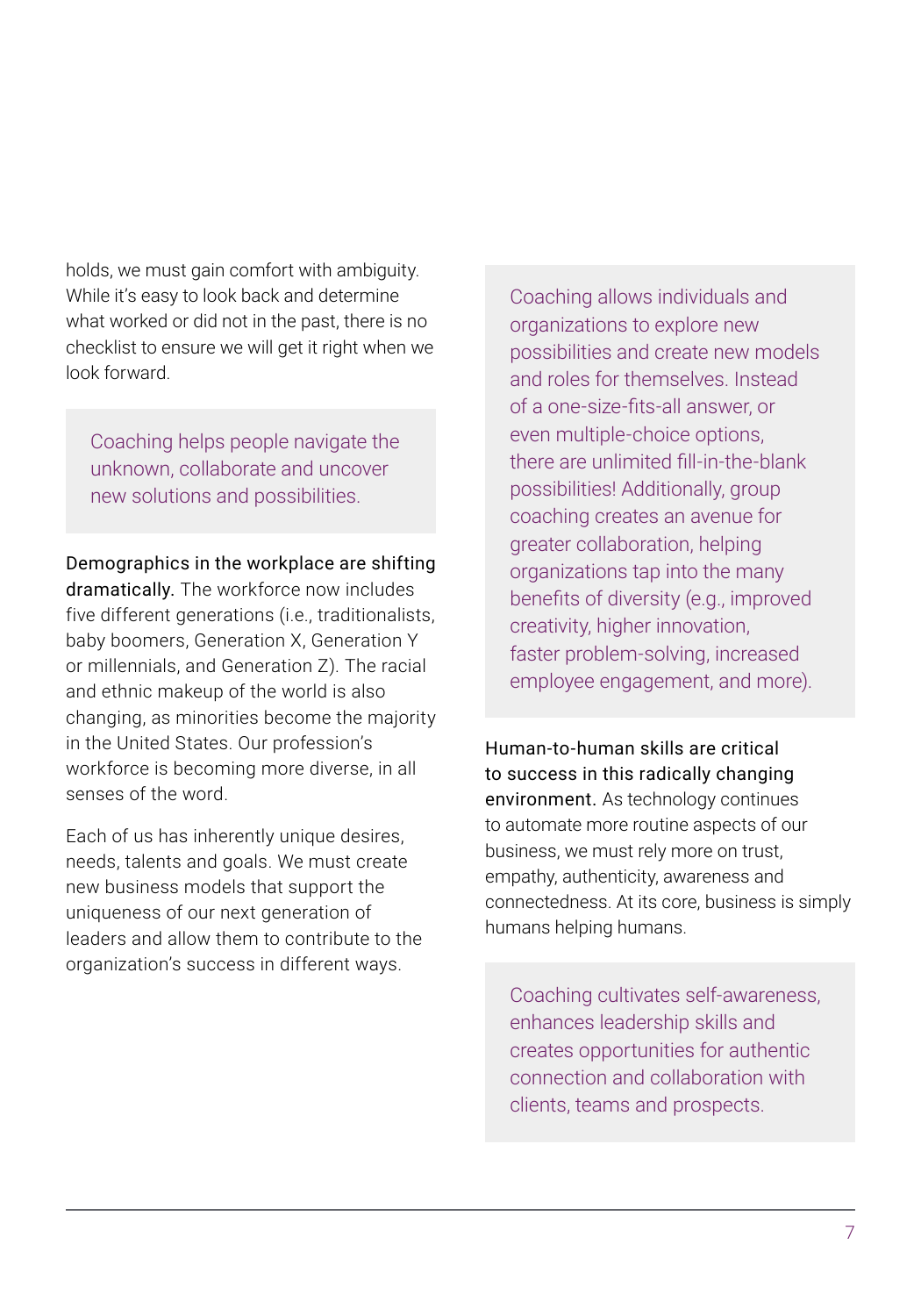As technology automates more in our lives, we yearn to connect with what makes us human. Instead of compartmentalizing our professional and personal worlds, we want to integrate them and live one life, as a whole human being. We want more meaning and purpose in our work. We want real-time feedback. We want to authentically connect to one another beyond a transactional level.

Coaching is the ultimate development tool, as it's customizable to each individual. It honors the uniqueness in each human being, as it helps people uncover what's important to them and discover how to bring more meaning to what they do.

The CPA's role is evolving. We must modify our mindsets (our awareness of how our Inner Game influences Outer Game behaviors and results) and flex our skills to meet the needs of our clients.

Coaching skills help professionals create more success in all aspects of their job, including:

- 1. Allowing the individual to create new ways of thinking and being that ultimately produce new results.
- 2. Unleashing team members' potential by developing their resourcefulness and enhancing self-efficacy.
- 3. Partnering with clients in a meaningful way, helping them uncover what matters to them and co-creating new, unique solutions to address their needs.
- 4. Growing new business by helping prospects uncover what support they need and helping the accountant identify where they can best serve.

.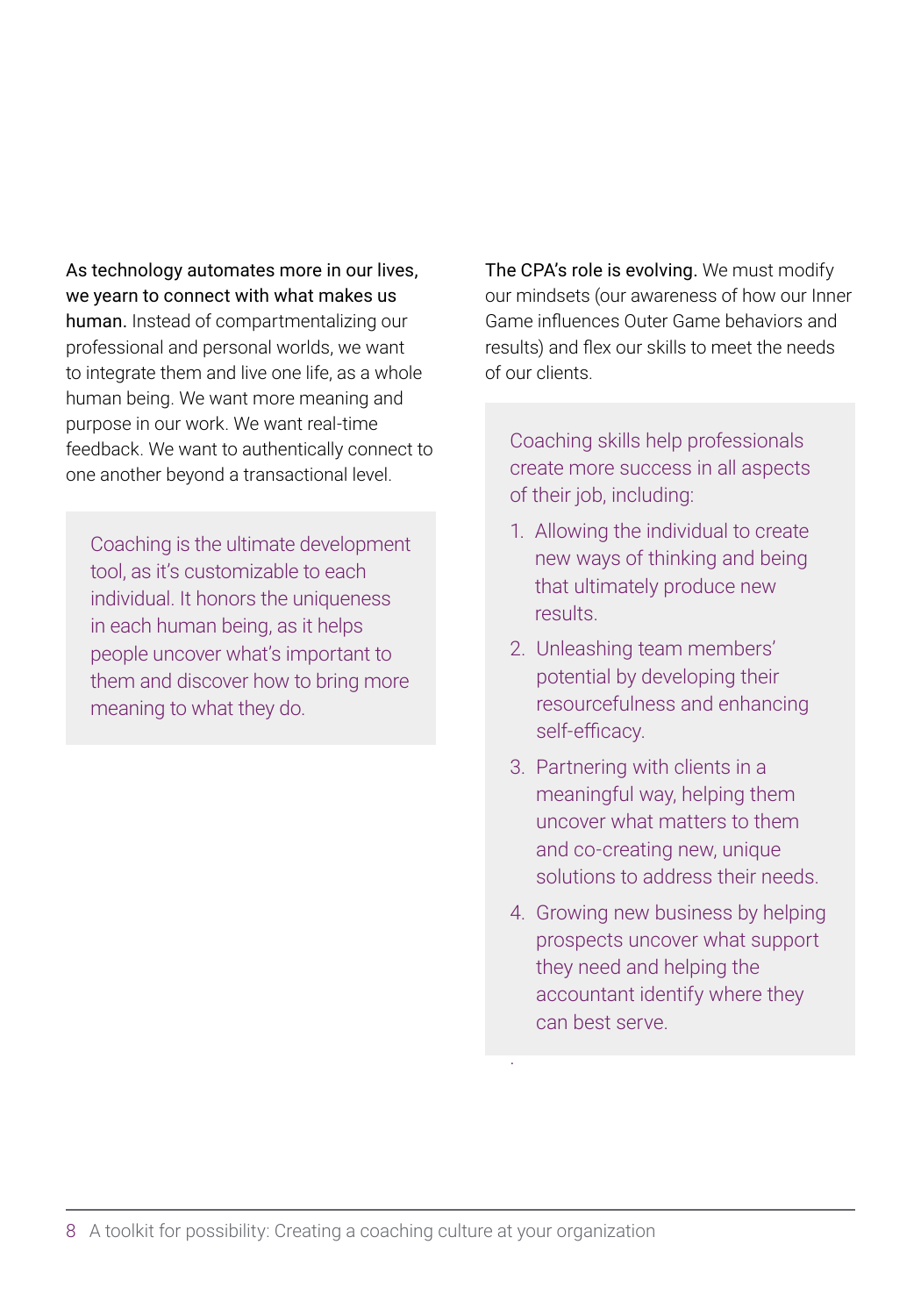## <span id="page-12-0"></span>Launching a coaching program: A roadmap

With an understanding of what coaching is (and isn't!), let's explore how you can create a coaching culture at your organization.

There is not one answer, and we encourage you to think of this as an ongoing journey. Creating a coaching culture doesn't happen overnight. Rather, it must be included in your long-term organizational vision and goals and advanced, step-by-step, with continued focus and intention. It is a long-term investment that, when executed well, will reap significant rewards.

Before jumping in, take the necessary time to thoughtfully plan out your approach.

### Step 1: Start with why.

It's important to be clear on your purpose for creating a new coaching program:

- Why launch this program? Why now?
- What do you want to achieve?
- What organizational challenges will it address? What impact will it make?
- How will participants and the organization benefit?

Knowing, believing in and speaking about your Why will help you communicate the program's purpose and benefits to others and help them believe in it, too!

Success suggestion: Start from the heart, with a human-to-human focus, then be prepared to back it up with the business case. Heart-felt testimonials of how an individual has personally benefitted from coaching can be very powerful.

These programmatic ideas can help you discover the best starting point for creating a coaching culture (and determine which ideas work best as longer-term goals). Consider your overarching objectives and available resources when prioritizing your change initiatives. Possible purposes or focuses might be:

- Provide career coaching that supports the long-term development of each individual.
- Provide leadership coaching to help specific individuals or groups become more effective leaders (e.g., employees with high potential or those on the partnership track).
- Teach all supervisors on-the-job coaching skills to help them perform in a way that increases emotional intelligence and supports each person's long-term development.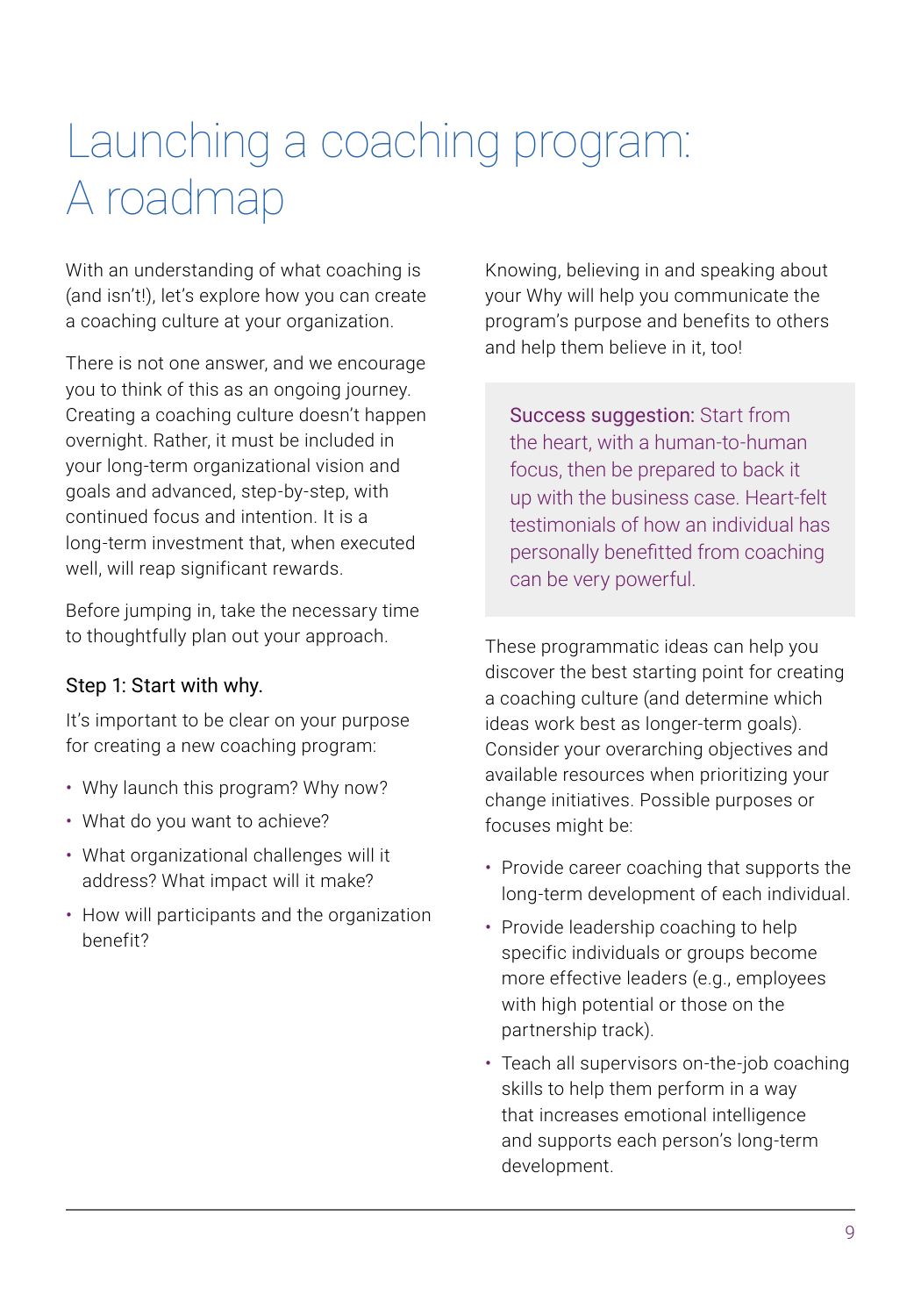- Teach your people coaching skills to enhance client service, help them transition to trusted business advisers and/or develop new business by honing their ability to actively listen, ask powerful questions and build trust and intimacy in client relationships.
- Support your people during transitional times, such as promotions or parental leave.

Success suggestion: To determine which coaching programs will yield the highest return on investment, examine where your organization experiences the highest employee turnover and/or lowest employee engagement or where you believe there is the most untapped potential (e.g., expanding existing client relationships or generating new business).

### Step 2: Establish your key players.

A successful coaching program requires an integrated approach, throughout the organization, from top to bottom.

First, it's critical to have buy-in and support from the executive leadership team. Whoever is championing the effort should communicate the benefits and proposed steps forward clearly. Allow and respond to concerns or objections.

Other key players include individuals responsible for the organization's People, Talent, Human Resources and Learning and Development functions. (Note: Although Human Resources is a key player, another person or department, such as Learning and Development, should own the coaching function to maintain the integrity, trust and confidentiality of the relationship between coach and coachee.)

Consider whether you may need to partner with an expert outside of your organization. Coaching may not be a natural skill set for accounting professionals who are accustomed to being experts and providing advice to others. Unless you have an ICF-certified coach in-house, it's important to partner with external coaching experts to deliver coaching skills training and development, as needed.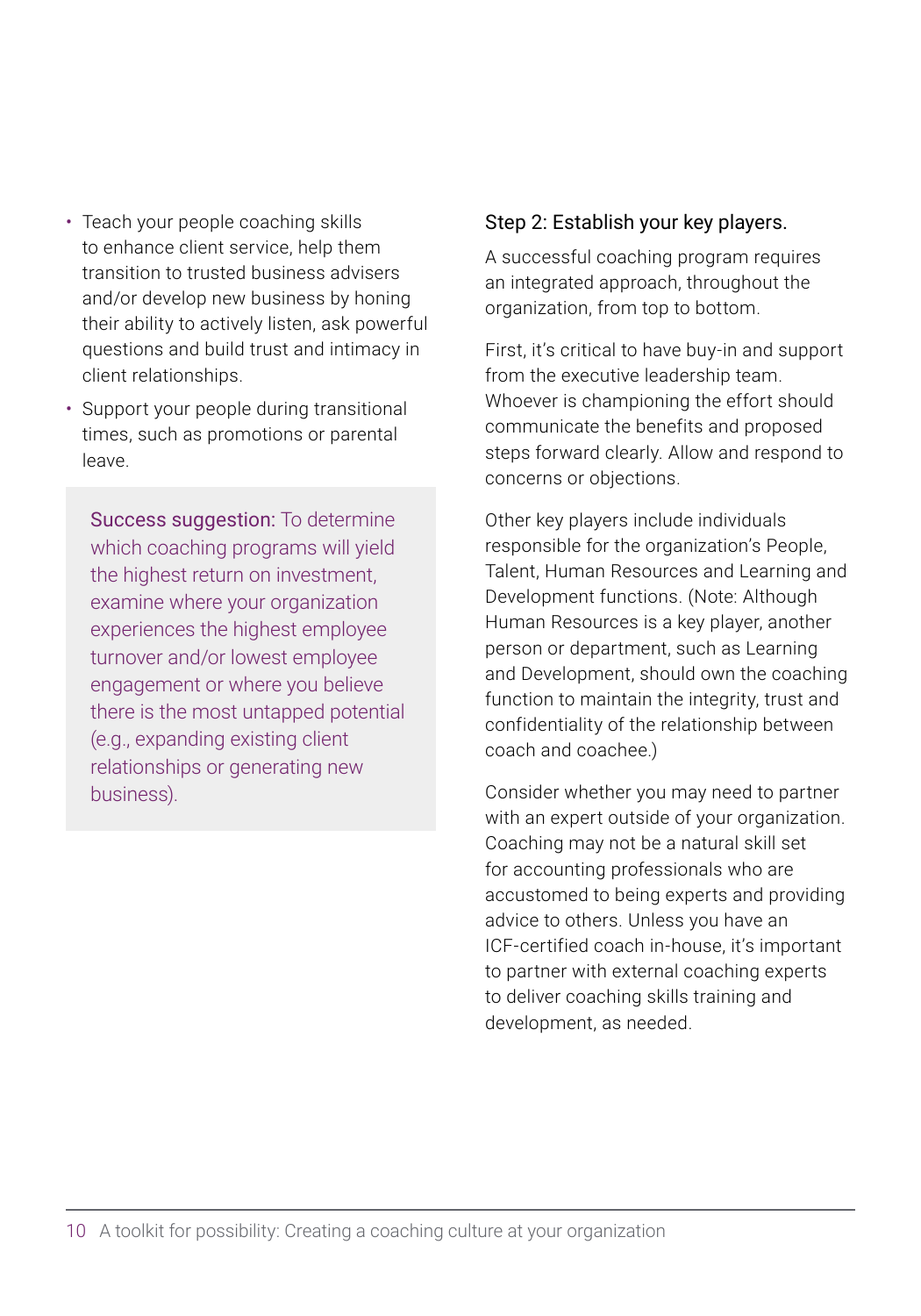Success suggestion: Seeing is believing! Expose the organization's executive leaders to coaching so they can benefit from it and ask them to personally share the positive impact it has had with their colleagues and teams! Ask them to serve as ambassadors for coaching.

Once you have executive buy-in, pave the way for success by identifying individuals at all levels of the organization to serve as ambassadors. Choose individuals who have already demonstrated a desire to invest in and develop your people.

### Step 3: Create a vision and measures of success.

Envision what it will look like when the coaching program is wildly successful! Give yourself enough time to dream big. Choose a date far enough in the future where you can envision the outcome without worrying about how you're going to get there.

Consider these questions:

- What does your ideal organizational coaching culture look and feel like?
- How will you know you've been successful with this coaching program?

• What specifically will be different? What will you see more of? What will you see less of?

You know you have a strong vision when you can clearly communicate it to others in a way that inspires and excites them.

Then, taking that long-term vision into account, think about what success looks like one, three or five year(s) from now. This will help you identify where to start. Consider questions such as:

- What feels like the most meaningful place to start based on your organizational needs and goals?
- What will move the needle most toward your intended goals?
- What feels manageable from a resource/ capacity/investment perspective?

Once you have defined your vision, create SMART (specific, measurable, achievable, relevant, timely) goals for the next year, with milestones along the way, so you can track progress.

Success suggestion: Consider piloting the program with a small group in year 1. This is a great opportunity to learn on a small scale so you can expand the program to other groups over time with greater success and feasibility.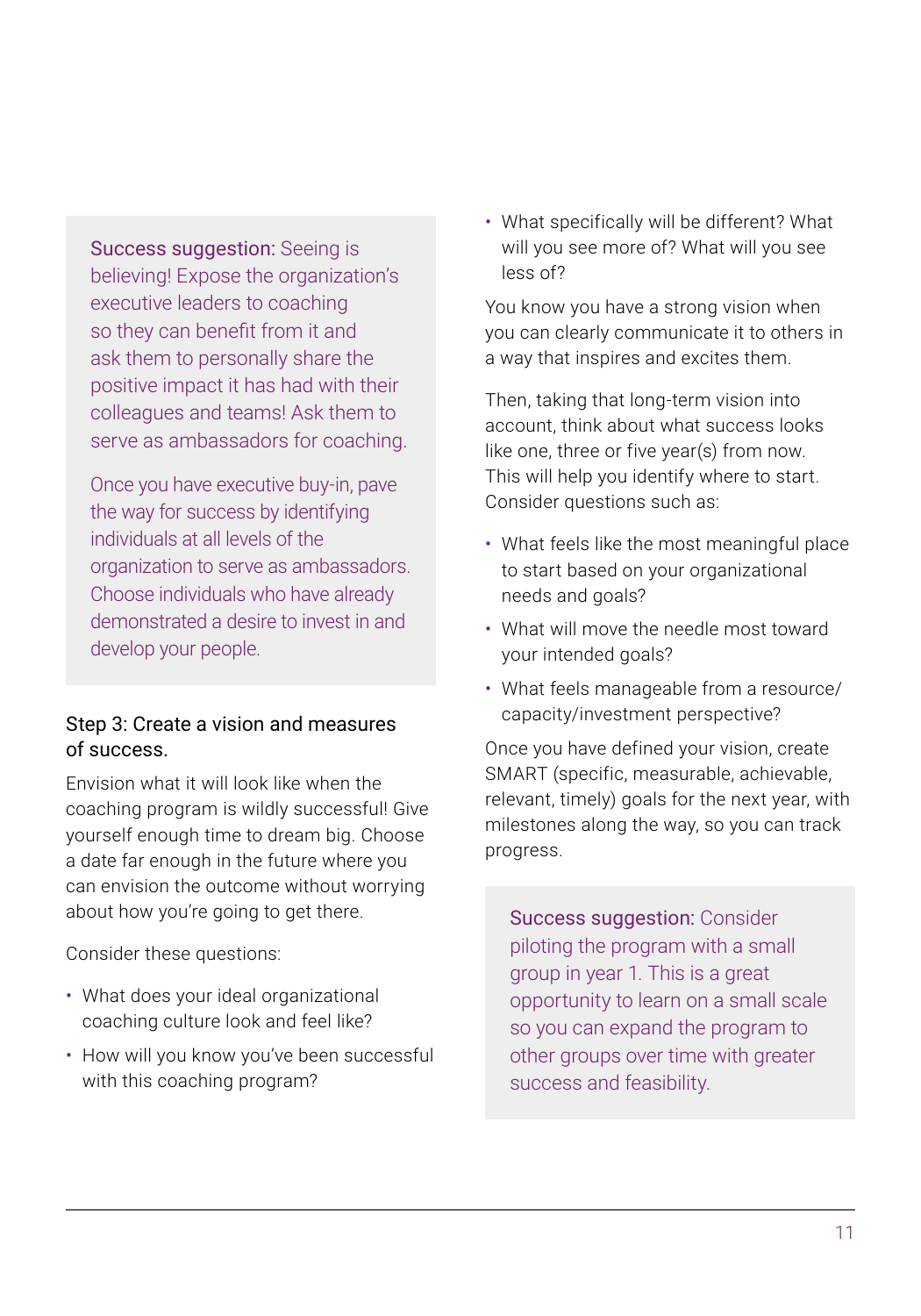### Step 4: Determine who is eligible for coaching.

Consider who will be eligible to receive coaching through this program. Who needs it the most? Groups that could benefit include:

- Partners/executives, to help them better lead the organization and create a coaching culture from the top-down
- Partner/executive candidates, to develop the next generation of leaders
- Employees with untapped potential, to help them become stronger contributors
- Employees in diversity and inclusion programs, to support their development and create more long-term opportunities
- Recently promoted employees, to help them take on increased leadership responsibilities
- Employees preparing for and/or returning from parental leave or caring for aging parents, to help them manage increased responsibilities outside of work
- Employees in supervisory/managerial roles, to help them better lead teams
- Employees whose primary job functions are to develop your people (e.g., individuals responsible for Human Resources or Learning and Development).

Success suggestion: Coaching can be provided stand-alone or paired with leadership training. In our experience, most organizations get a high return on investment when they create programs that holistically support their professionals. These programs usually pay for themselves through increased employee retention, engagement and performance.

### Step 5: Identify what type of coaching is needed.

Consider what type(s) of coaching the identified coachee(s) will need. Three types to consider include:

 $\cdot$  1-to-1 coaching  $-$  The coachee works directly with a coach, gaining a dedicated, confidential space to dive deep, break down challenges and create a customized plan to overcome them. 1-to-1 coaching is effective at all levels and especially useful for role transitions. It can enhance existing performance management and succession planning initiatives within an organization.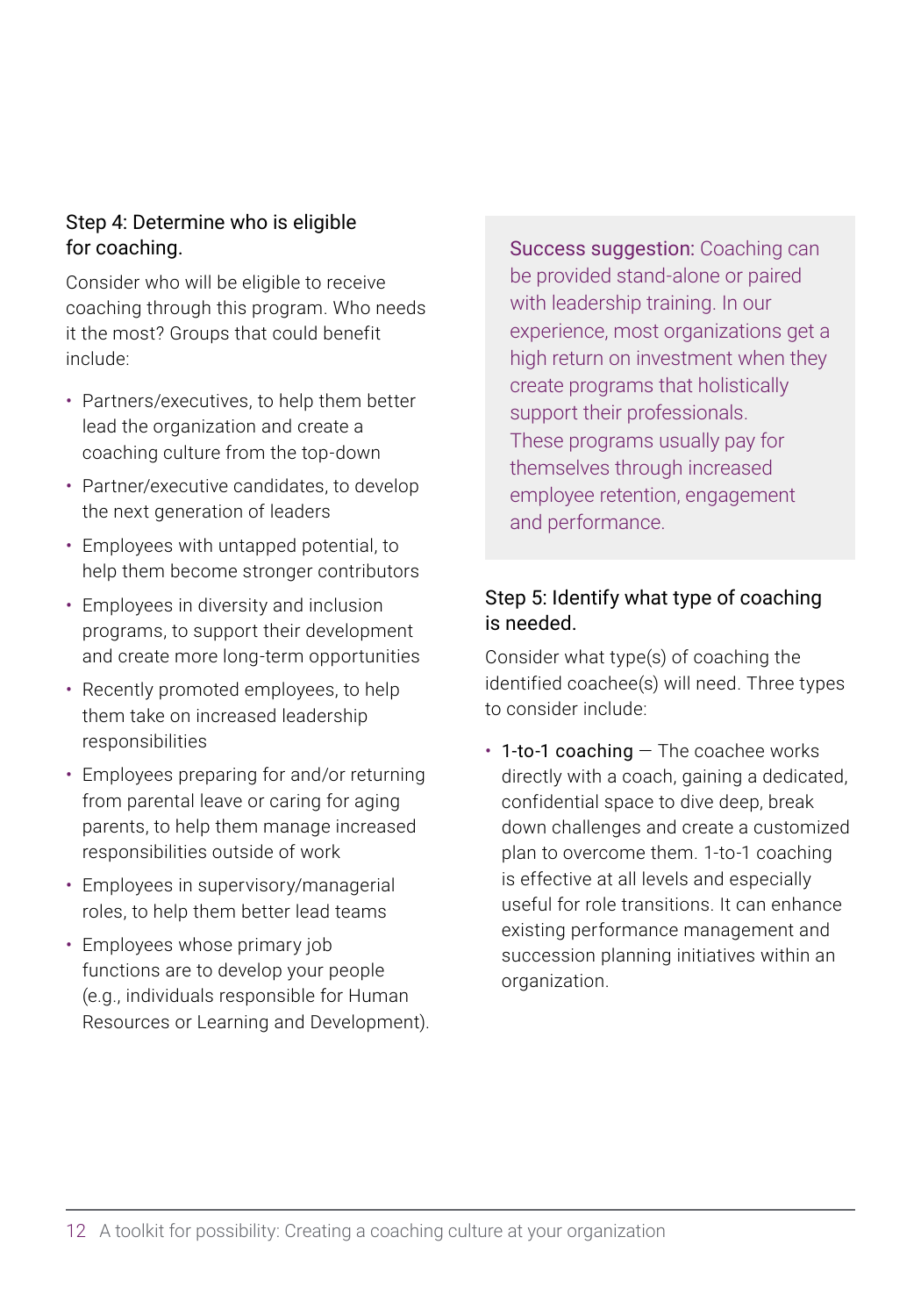- $\cdot$  Group coaching  $-$  The coachee works together with several coachees and one coach. The coachees may bring similar challenges for coaching (e.g., life or professional transitions), but they could also bring unique, diverse challenges to the group setting. This method can amplify the learning and enhance connection for all involved, as each coachee benefits from the synergy, wisdom, contributions, feedback and encouragement of the others. The coachees in a group may or may not work directly together. Group coaching can be used to enhance organizational learning initiatives, where coachees consume live or on-demand learning and then join the coaching group to discuss how to apply the learning day-to-day.
- Team coaching  $-$  This is group coaching for a team that works directly together. The focus is on enhancing the team's performance and/or achieving a common goal, such as increasing team communication and accountability, enhancing client service and breaking down organizational silos. Team coaching unlocks the collective potential within the team by helping them find ways to work better together.

Success suggestion: Providing external, 1-to-1 coaching for a select group of individuals within an organization is a simple and powerful place to start. This will help your organization gain a better understanding of coaching in a flexible and manageable way. As your organization gains more direct experience with coaching, it will feel easier to expand into other, complementary forms of coaching over time.

### Step 6: Identify the coach(es).

Consider who will serve as the coach. Options include:

- Hire professional coaches, either on staff or an external professional coach. Refer to Appendix B for more details and considerations when hiring a coach.
- Train employees and infuse coaching competencies throughout your organization. Examples of ways to apply this approach include:
	- Start a training program to teach on-the-job coaching skills to supervisory employees.
	- Create a development program for performance advisers and/or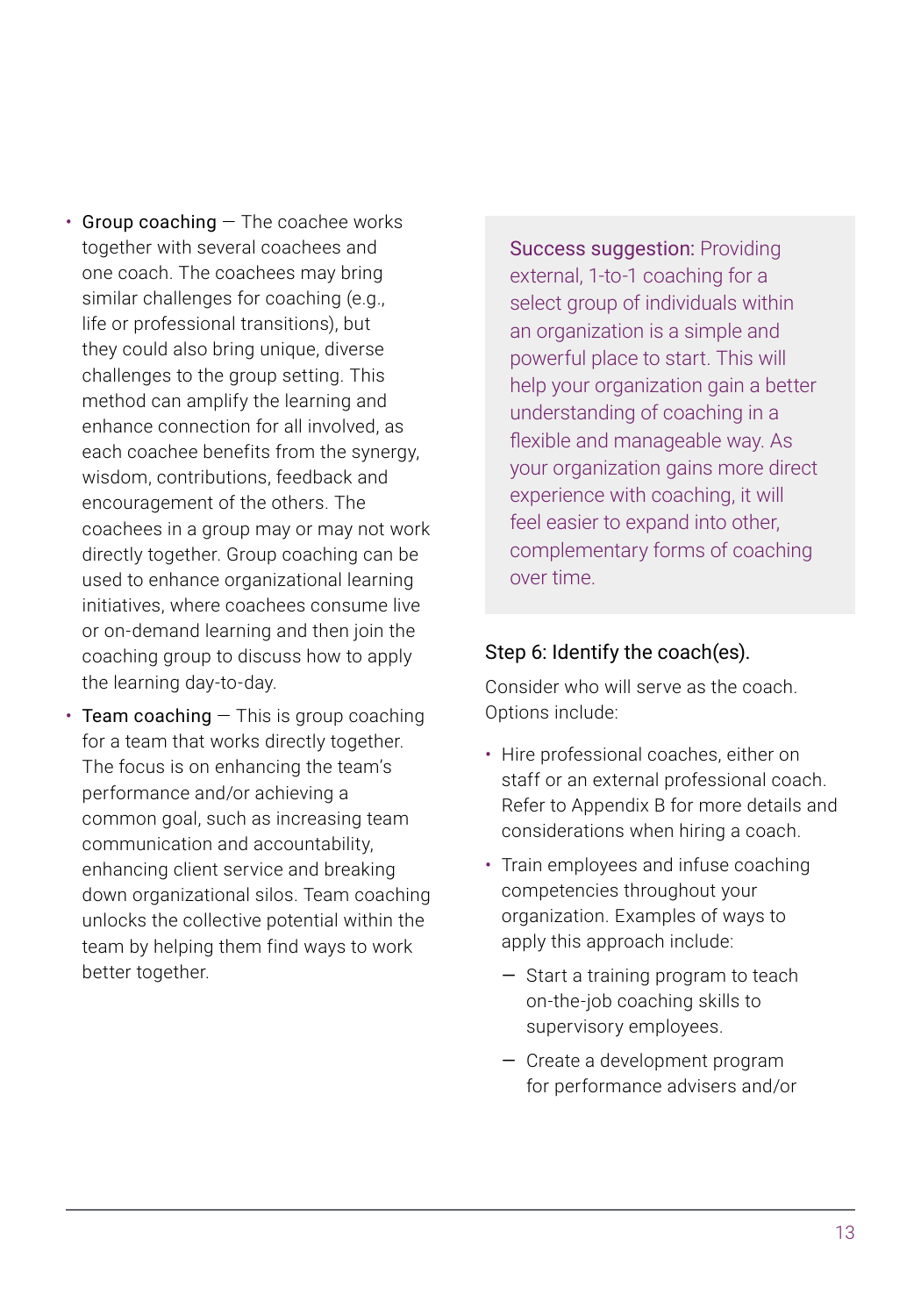career counselors based on the core competencies established by the ICF. This ensures they are wellequipped to serve in this important role. (Refer to Appendix E for a coaching application you can use to identify strong candidates for an in-house coaching team.)

— Incorporate coaching-based skill development into existing leadership development and/or business development training programs.

### Step 7: Assign clear roles and responsibilities.

It's important that everyone involved understands who is responsible for what.

Success suggestion: For your rollout, consider not only the part each individual is playing but also who is coordinating for everyone involved. Who is ultimately accountable for the success of the program?

### Step 8: Launch a communication campaign.

Communication is critical when rolling out a new program, and even more with a program that could be easily misunderstood. Professional coaching and the ICF's core competencies provide a developmental approach that may differ from other types of coaching your professionals may have experienced. Be clear on what coaching is; distinguish it from other developmental tools or approaches and show how it is complementary.

Start from the top down. Consider who sets the tone at your organization for important new programs. It will most likely be a combination of executive leadership and individuals responsible for Human Resources and Learning and Development functions. Ensure the right players understand what the program is, why it is being implemented, and how an employee can become involved so they can clearly communicate it.

You can't over-communicate this program! Clearly share the elements of the coaching program with all relevant parties (most likely, this includes your entire organization!) and continue to remind them of the program and its benefits at every available opportunity. Since it is likely that coaching will not be available to everyone in the organization (particularly at the beginning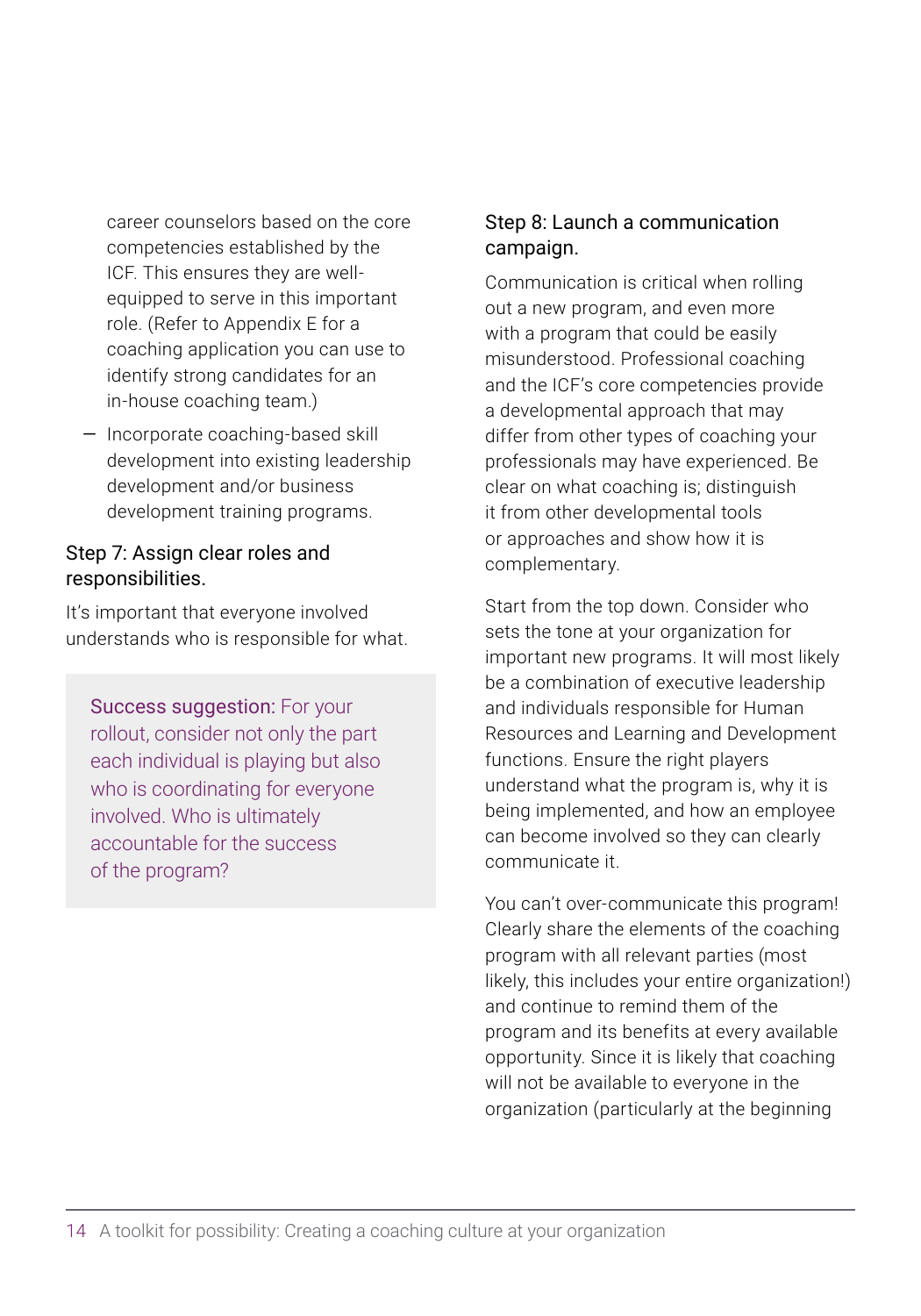of a new program), clearly explain the program's purpose, and be prepared to discuss why certain groups are eligible for coaching while others are not.

Communicate at all organizational meetings and events, via your intranet, newsletters and everyday conversations. Select coaching ambassadors at all levels of your organization to spread the message. As the program evolves, consider keeping past participants and beneficiaries of the program in the loop so they can share their experiences and testimonials with others to demonstrate the value.

### Success suggestion:

Communication is paramount within the coaching relationship. Key points for coach and coachee to discuss include:

- What coaching is and how it differs from other development tools
- The benefits of coaching (Coachees must believe in the value of coaching for it to be successful!)
- The context in which coaching will be used (and when it is not appropriate)
- Ethical considerations, including confidentiality

### Step 9: Determine how the coaching will work.

Clearly detail how the program will work, including consideration for the following questions:

- What is the purpose of the coaching program? What will the coaching be used for?
- How will the coaching be carried out (e.g., integrated with existing performance management roles, or as long-term career development, separate from performance management)?
- How will the coachees be selected?
- How will the coaches be selected?
- How will coaches and coachees be matched to ensure a strong fit?

A successful rollout should include coachees who have chosen to be involved, rather than being required to do so. You cannot coach someone who is not open to it. (Refer to Appendix E for a sample application, since an application process can help ensure participants are willing.)

Since coachees must own their development, allow coachees to choose their coach from more than one option. They should also be able to determine their coaching goals and the duration and frequency of the coaching sessions. Both coach and coachee must feel the coaching can adequately support the coachee's needs.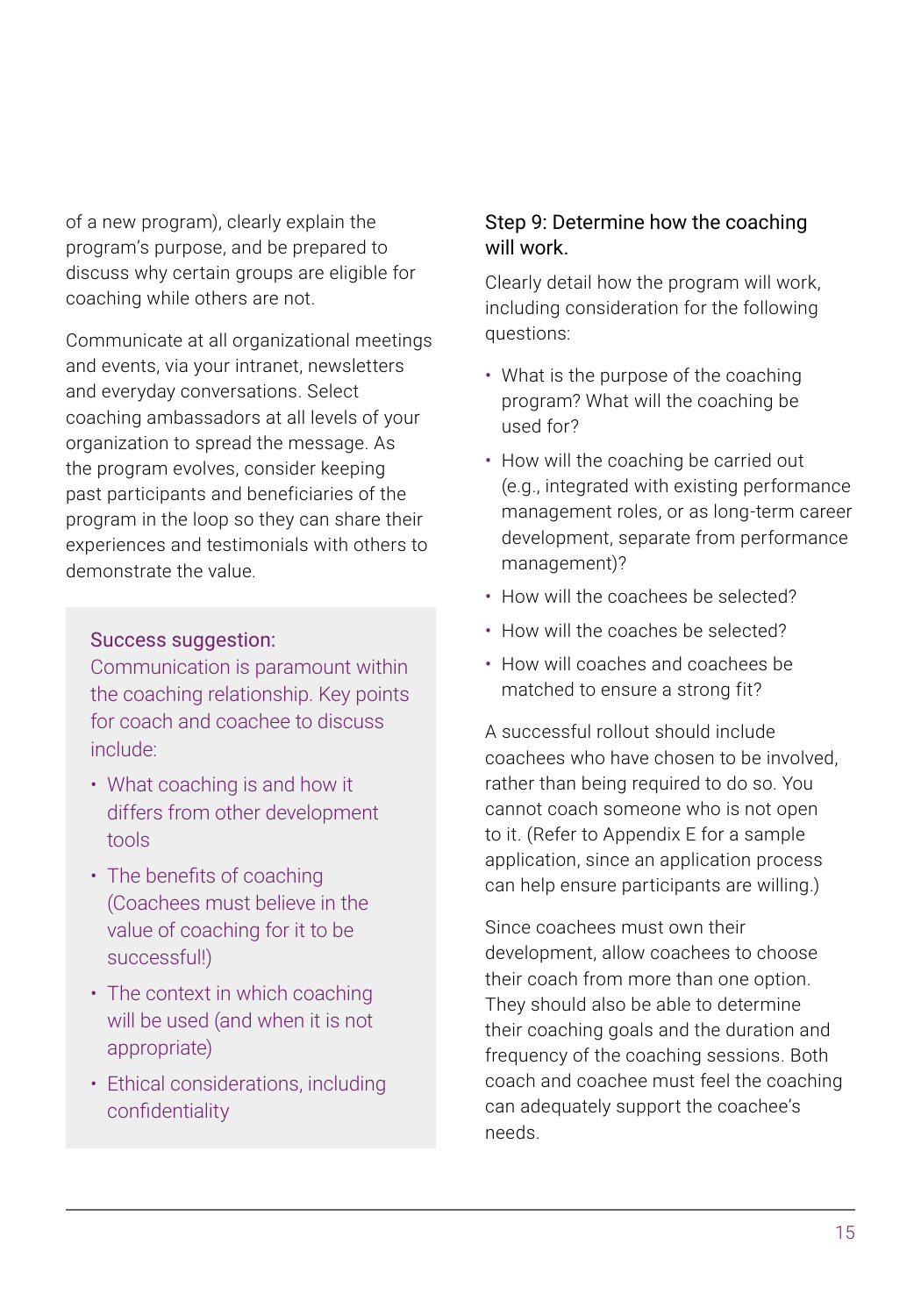Other pertinent details to establish at the outset of the coaching relationship include:

- Specific coaching goals
- How long the coaching relationship will last
- How coach and coachee(s) can provide feedback to one another and the organization's administrator for the program

Success suggestion: Coaching works best when there is a great fit between coach and coachee. To that end, coach or coachee should be able to terminate the arrangement at any time if the relationship is not a good fit (e.g., lack of chemistry, a perceived conflict of interest, coachee is not invested in the process, etc.)

### Step 10: Develop your coaching team.

Ensure the coaching team is trained in the ICF Core Competencies as outlined in *What is coaching?* If you are developing coaches in-house, a strong coaching development program should include theory as well as practical learning. It takes time to learn new skills, so deliver training in bite-sized pieces, with plenty of opportunities to practice (including supervision and feedback from mentor coaches) along the way.

Next (or while training your coaching team), ensure the coaching relationship is adequately documented. An external coach should take care of this for you. If you are developing coaches in-house, create the necessary coaching forms and a success toolkit(s) for the coaches to use. This should include a standard coaching agreement that clearly delineates how the coaching relationship will work, to be signed by both coach and coachee (refer to Appendix F for an example), and other training tools or resources to support the coaches.

Success suggestion: If you are developing an in-house coaching team, the best way for them to gain expertise is through real-life practice. Be sure to provide continued learning opportunities, including formal skill development, supervision and mentoring from more experienced coaches, and opportunities for the coaches to share their experience and learning with one another.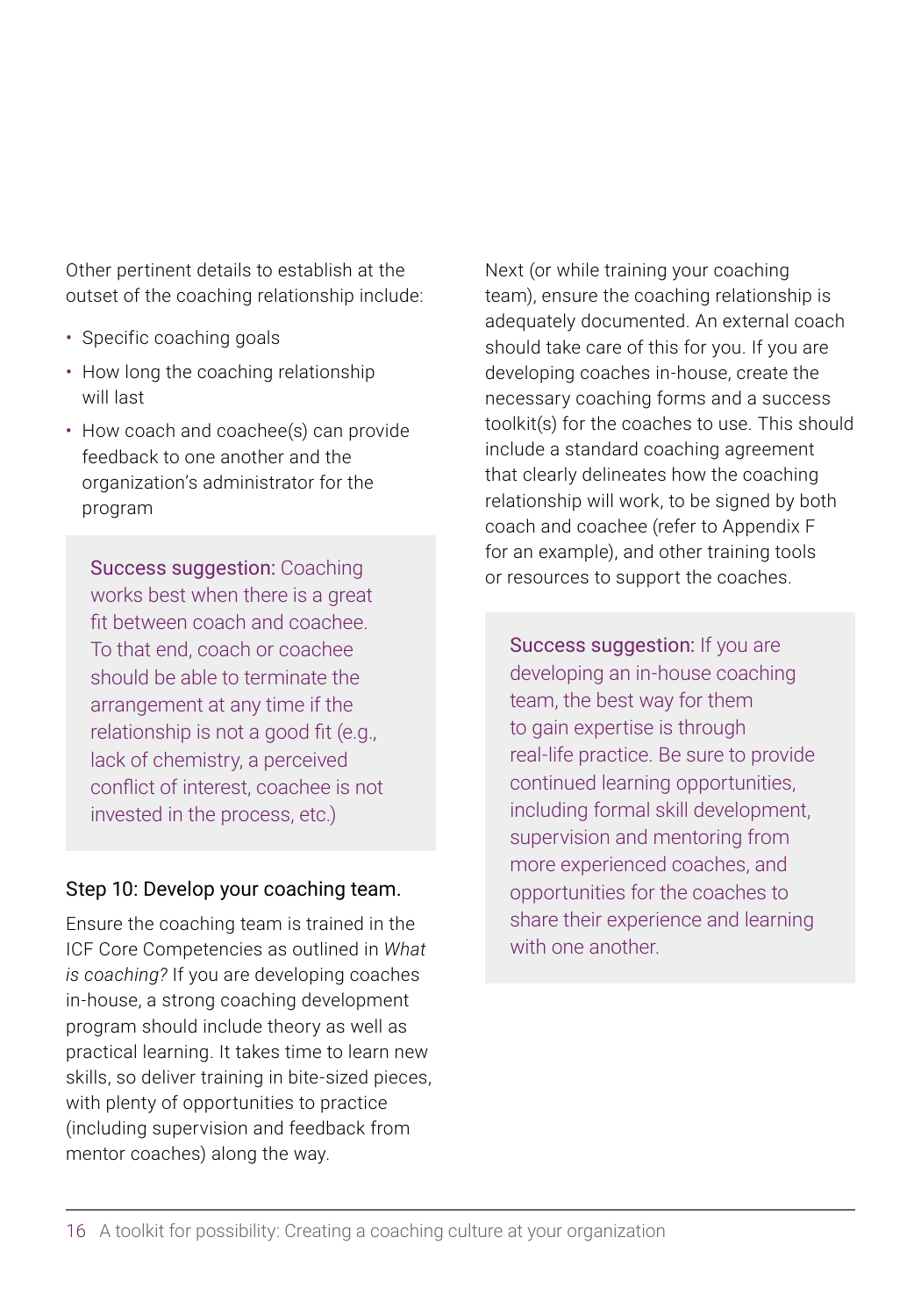## <span id="page-20-0"></span>Evaluating success

At the beginning of the program, set dates for when you will gather feedback and measure milestones. Check progress regularly and consider who should be providing feedback and how frequently, specific, measurable and qualitative feedback should be gathered. Ways to do this include:

- Asking coaches:
	- How do you think your coachee is progressing?
	- Does the coachee need further development?
	- What themes are you noticing from the coaching?
	- What changes should be made to improve the program?
- Asking coachees:
	- What's working well?
	- What could be improved? How and why?
	- How is coaching helping you reach your goals?
	- What specifically has the coach done that has been most supportive in helping you achieve your goals?
- Why would you recommend this program to others?
- What has been your experience of the program and your coach?

Feedback should be kept confidential. When asking coaches and coachees for feedback, do not ask for identifying details but focus instead on high-level themes, progress on coaching goals and key takeaways.

Success suggestion: Change takes time, and things can get messier before they improve. This is a natural and necessary part of change. The coachee is being asked to let go of who they have been for who they can become. There may be times when a coachee is unhappy about the coaching experience. Keep this in mind in determining when and how you solicit feedback.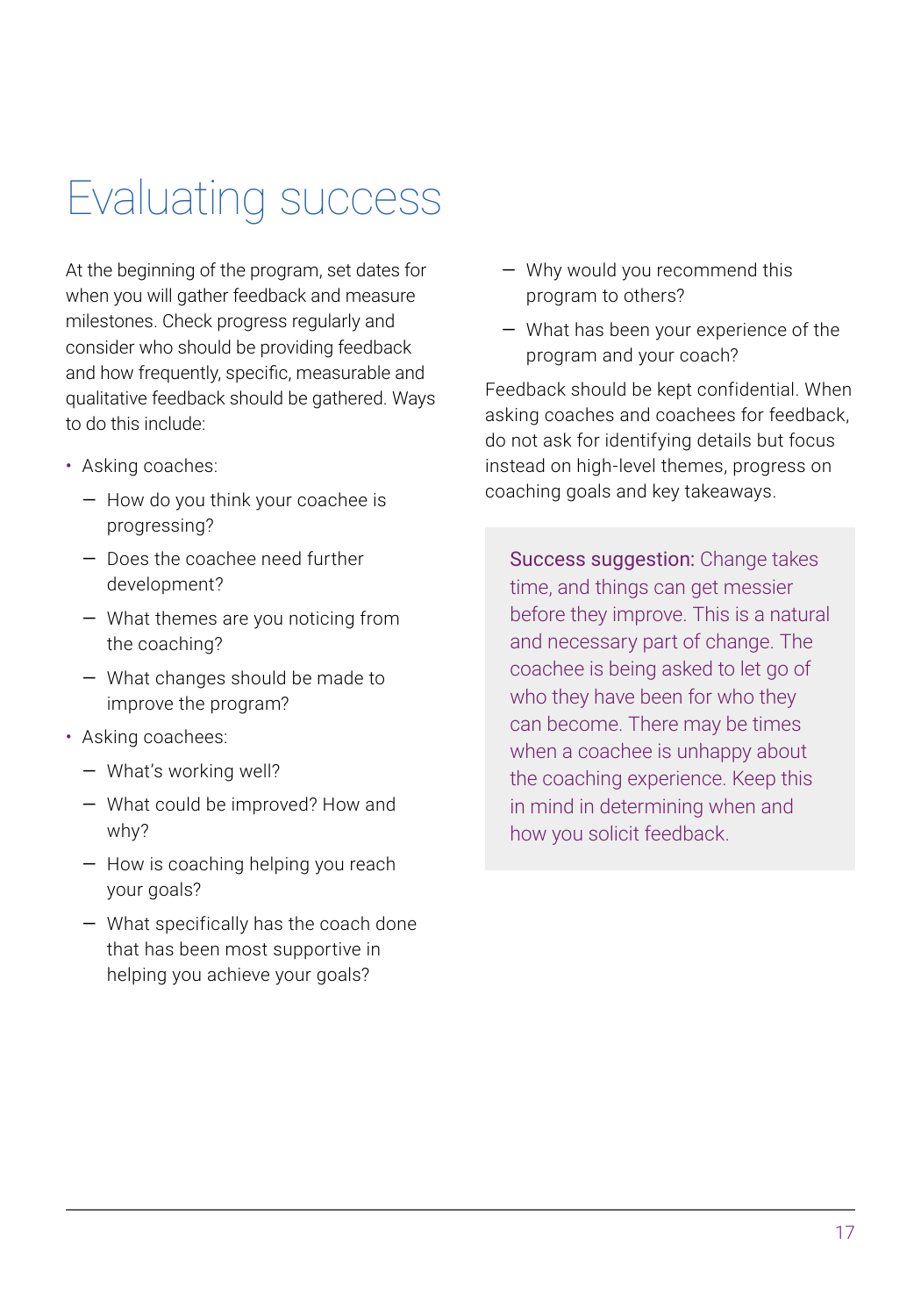## <span id="page-21-0"></span>Conclusion: Prepare for possibility!

We hope you'll find the information in this how-to guide supportive in creating a coaching culture at your organization. Remember, true, sustainable change takes time, and it's accomplished step by step. Plant the seeds of coaching, one-by-one, and patiently cultivate them. Trust in the

process — even if it stirs up some surprises along the way (this is a necessary and valuable part of change!). Soon, you will see these seeds blossom and create incredible new possibilities for your people and organization beyond what you can even imagine today!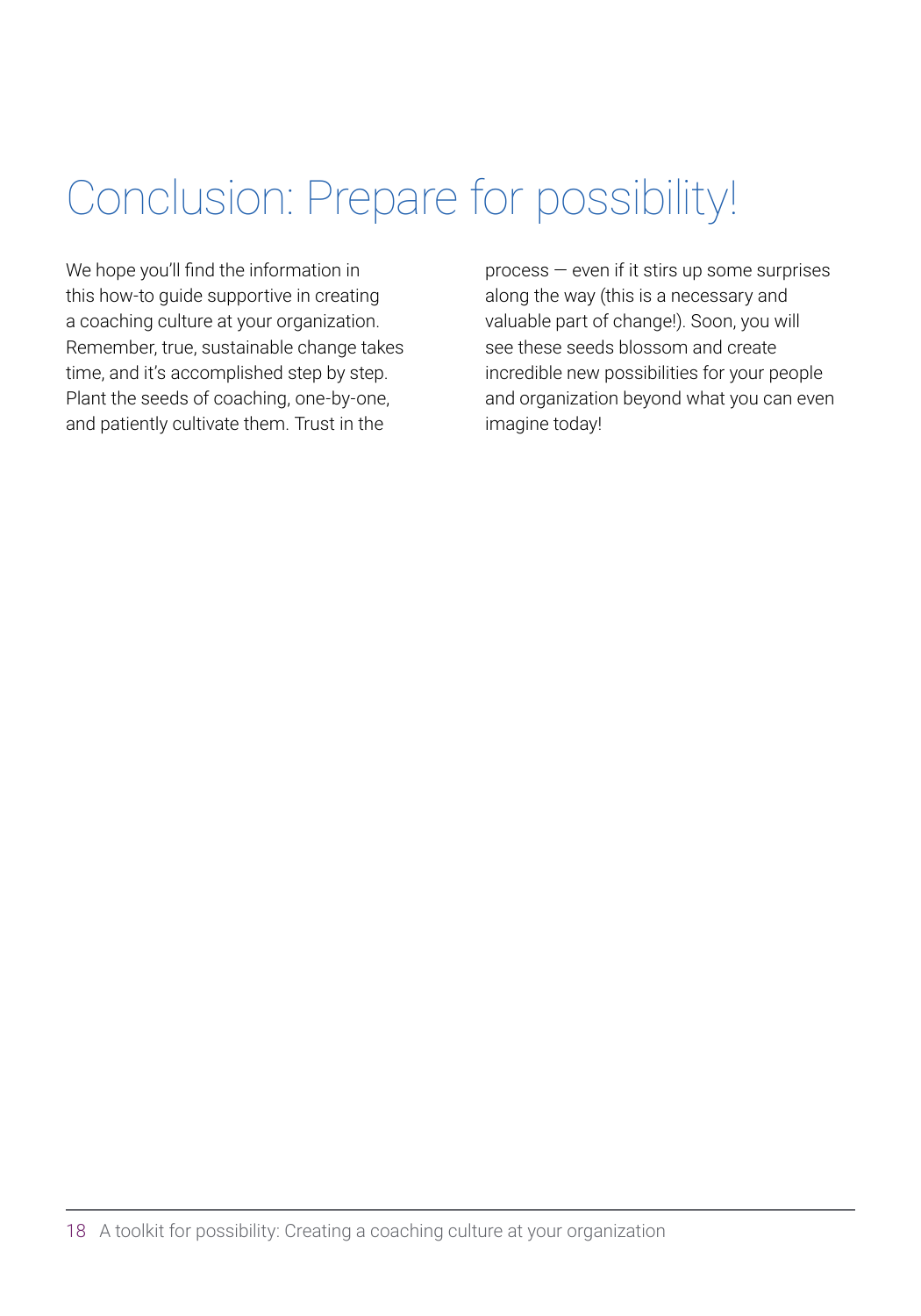In addition to this toolkit, the AICPA Women's Initiatives Executive Committee has also created resources related to mentoring and sponsorship:

- The AICPA Online Mentoring Program: [aicpa.org/mentoring](http://aicpa.org/mentoring)
- The CPA Firm Sponsorship Success Toolkit: [aicpa.org/womenlead](http://aicpa.org/womenlead)
- The AICPA Mentoring Toolkit: [aicpa.org/womenlead](http://aicpa.org/womenlead)

For more information about the resources created by the AICPA Women's Initiatives Executive Committee, go to [aicpa.org/womenlead](http://aicpa.org/womenlead)[.](https://www.aicpa.org/career/womenintheprofession.html)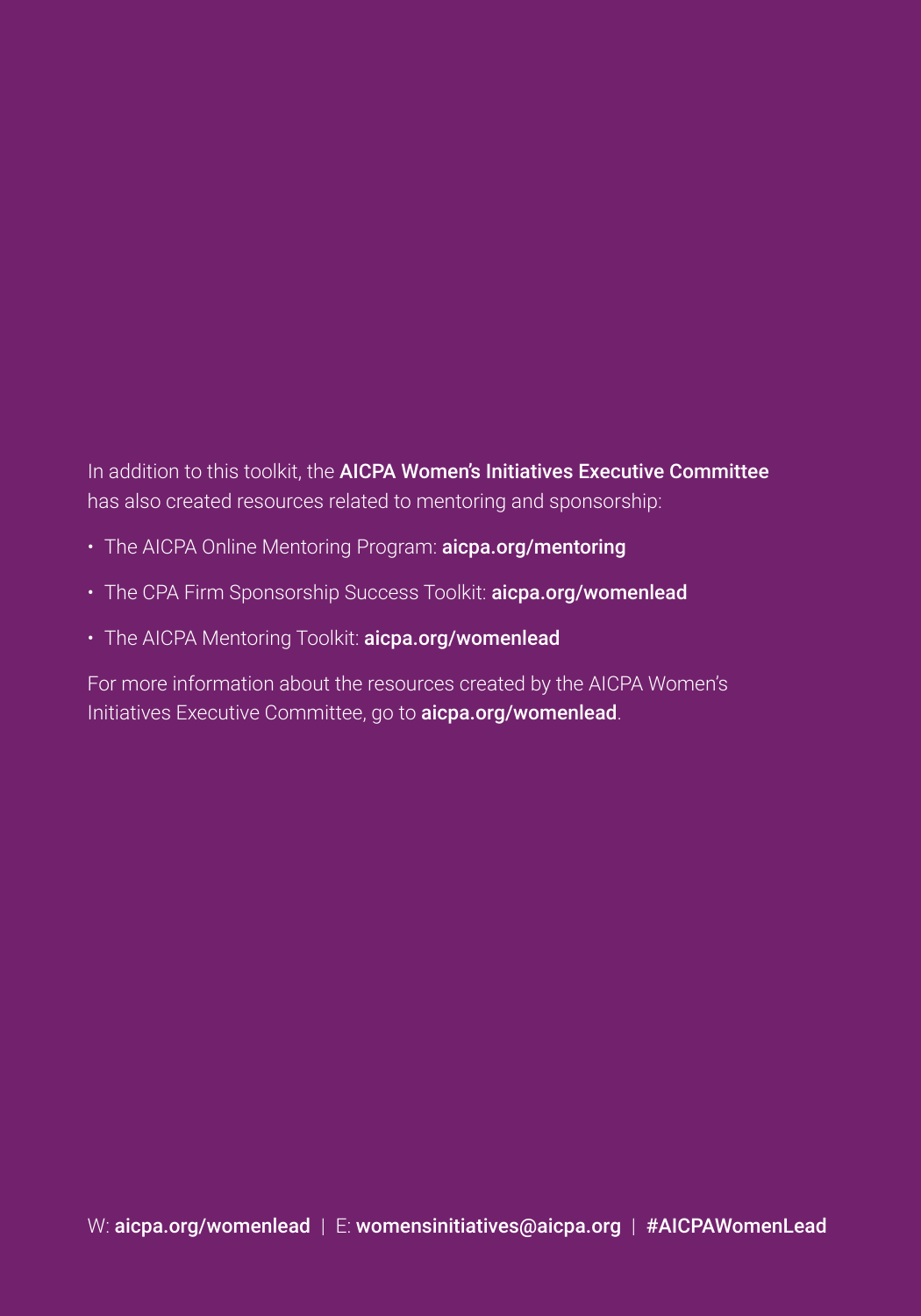## <span id="page-23-0"></span>Appendix A: ICF Core Competencies

The following table includes a summary of the ICF Core Competencies and how they specifically benefit the coachee. Please refer to the ICF's website for the complete listing of Core Competencies: [coachfederation.org/core-competencies.](mailto:https://coachfederation.org/core-competencies?subject=)

### Summary of ICF Core Competencies Benefits to the coachee

### Setting the foundation

Just as a CPA protects sensitive and confidential information, a coach must maintain confidentiality and due care in the coaching relationship. Confidentiality extends to communications with the coachee, as well as any related records or electronic files.

A coach must clearly communicate the distinctions between coaching and other support professions (e.g., consulting or psychotherapy), and when appropriate, refer the coachee to a more appropriate support professional.

Similar to what is accomplished in the CPA's client engagement letter, the coach and coachee must agree on a clear definition of the coaching relationship, the roles of each party and other pertinent details (e.g., logistics, scheduling, etc.).

In each coaching conversation, the coach must ensure that both coach and coachee are clear on the agenda and desired outcomes of the conversation.

The coachee receives a safe place to explore challenges, without fear of judgment. Most developmental challenges are complex and multi-layered. When the coachee feels safe to share what is really going on, the coach can help peel back the layers and get to the heart of the matter. This is where true, sustainable change happens.

The coach honors the coachee as the expert on his or her life. No one can better understand an individual's aspirations, challenges and environment than the person living that life! Thus, the coachee sets the agenda and desired outcomes. This empowers the coachee to feel in charge of his or her own life, building confidence and self-efficacy.

The coach does not give advice but instead empowers the coachee to build his or her own resourcefulness and self-direct the coaching. This increases leadership capacity in a permanent way, extending the benefits well beyond the stated coaching objectives or the duration of the formal coaching relationship.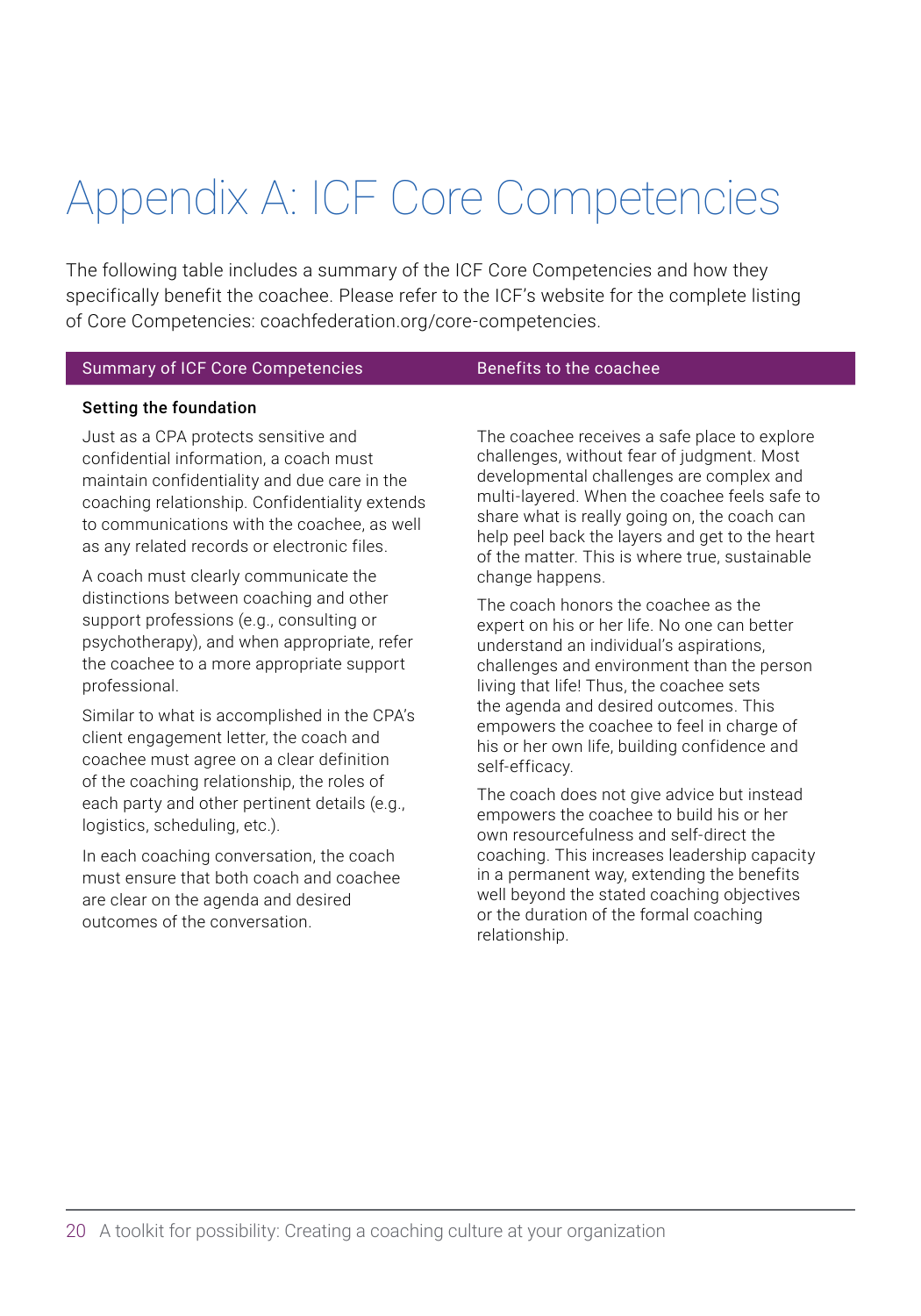### Summary of ICF Core Competencies Benefits to the coachee

### Co-creating the relationship

For coaching to work, the coach must provide a safe, judgment-free space for the coachee's self-discovery and growth. The coach cultivates mutual respect and trust by showing genuine care for the coachee's well-being and demonstrating personal integrity, honesty and sincerity in all interactions. The coach champions the coachee's risk-taking and new behaviors, is sensitive to fear of failure, and respects his or her learning style and perceptions.

The coach aims to be fully present in all coaching interactions and can flex the coaching style to suit the coachee, including being present with the coachee when/if strong emotions arise.

Coaching provides the coachee with dedicated time, space and energy (in an otherwise chaotic, busy life) to focus on what matters most and strategize on how to attain it. Coaching is all about the coachee, not the coach (It's rare in this day and age, and especially in a clientservice profession, for someone to receive such a gift)! When the coachee feels safe to explore and overcome challenges and fears, true progress is made.

### Communicating effectively

The coach must actively listen, distinguishing between words, tone of voice and body language, to hear what the coachee is saying and not saying. Through listening, the coach can attend to the coachee's agenda and ensure his or her goals are being met. Through active listening, the coach can reflect back, summarize or "bottom line" what the coachee is expressing.

The coach cultivates greater clarity, insight and understanding in the coachee through the use of powerful, open-ended questions. The coach's questions move the coachee towards what he or she desires.

The coach communicates directly, using language that is appropriate, respectful and has the greatest positive impact on the client.

Coaching provides space for the coachee to identify and articulate thoughts, emotions and beliefs about self, others and challenges. Coaching allows the coachee to "talk it out," so he or she can tap into the power of the rational mind to tackle the challenge. When the rational mind is stuck and unable to solve a problem, the coach can help the coachee "get out of their head." The process can stimulate creative new ways of thinking and doing.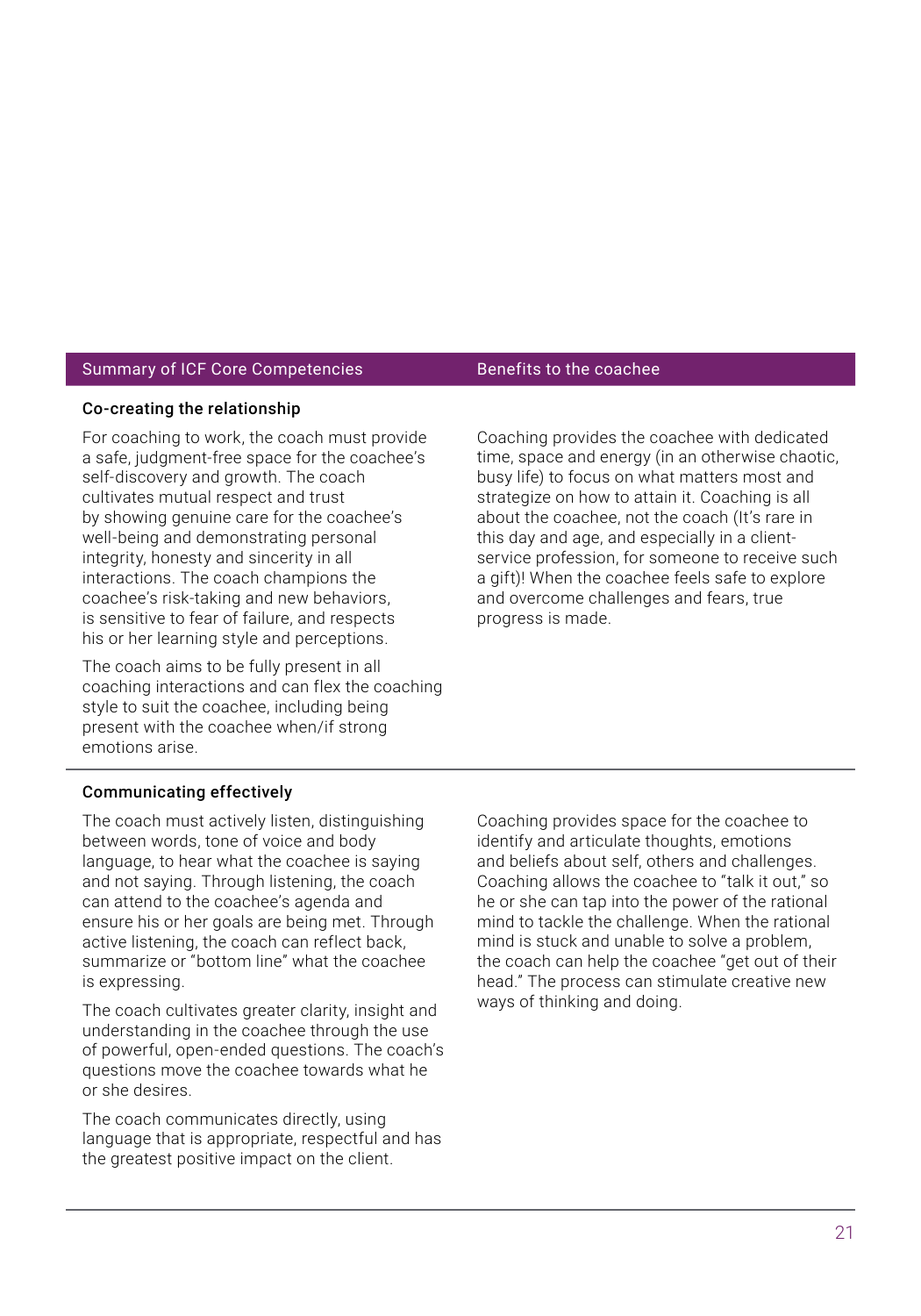### Summary of ICF Core Competencies **Benefits** to the coachee

### Facilitating learning and results

The coach facilitates a process to help the coachee identify the goals that will drive the coaching relationship. Goals should be SMART (i.e., specific, measurable, attainable, relevant and timely). The coach approaches each individual coaching conversation, and the overall coaching relationship, in a way that helps the coachee move toward these goals and allows for their evolution.

The coach and coachee collaborate to design new actions to help the coachee attain desired results. This is an experimental, learning process, where the coachee explores alternative ideas and solutions, tries new behaviors, learns from them and evolves them.

The coachee is ultimately responsible for his or her actions and results. The coach's role is to provide support and accountability.

For the coachee to achieve new results, he or she must clarify specific, desired outcomes and gain a new perspective. A great coach helps the coachee dig deeper into the matter at hand, using inquiry to help him or her gain greater self-awareness and understanding of situations or behaviors. This helps the coachee discover new ways of thinking, being and acting to achieve desired results in a meaningful, sustainable way.

Coaching helps the coachee clarify his or her future vision and develop meaningful goals. It allows the coachee to periodically evaluate progress and creates natural accountability, meaning and purpose. It gives the coachee the chance to practice and evolve leadership skills and ultimately maximize his or her positive impact on others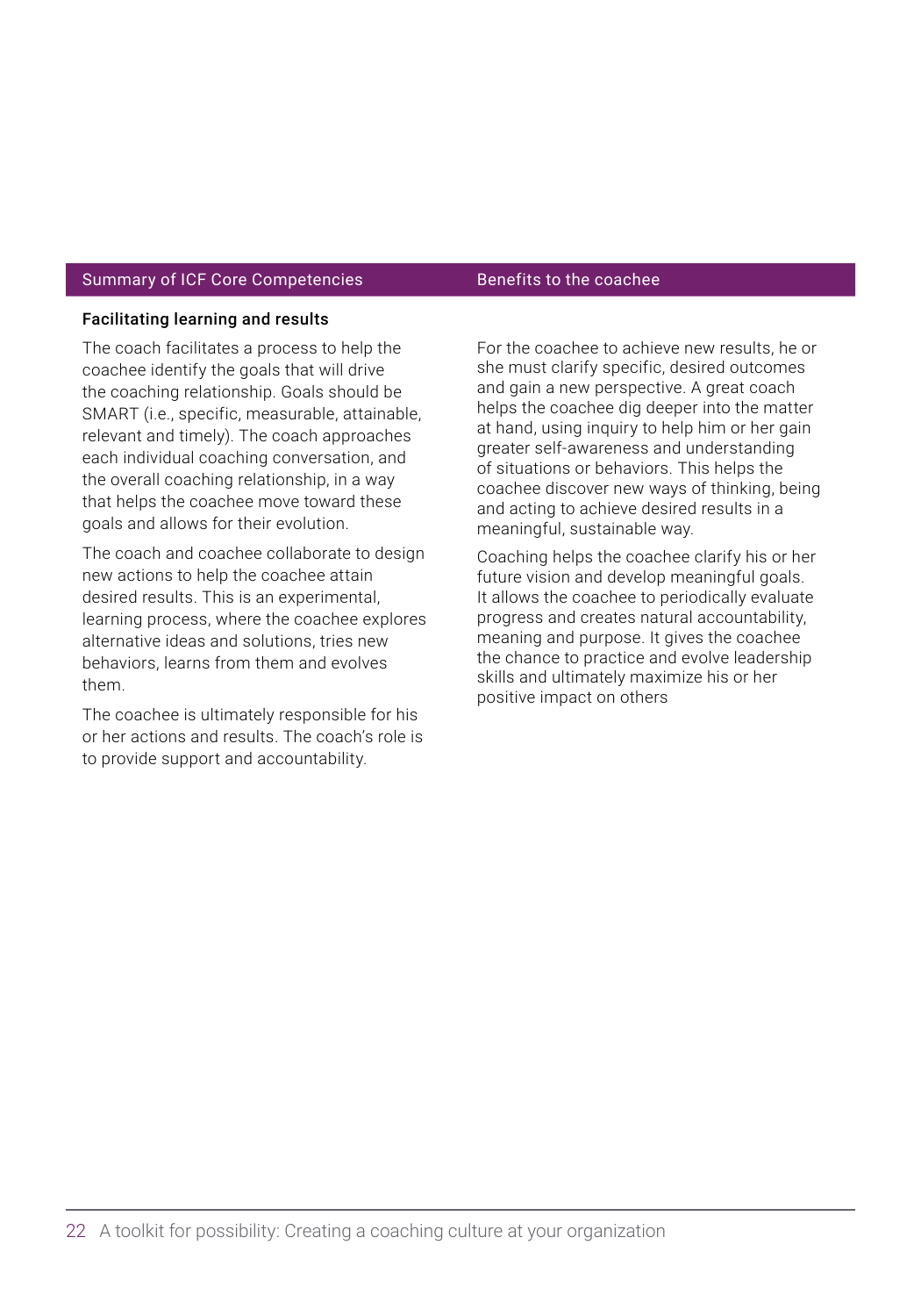## <span id="page-26-0"></span>Appendix B: Who should coach?

Organizations have a choice between hiring or developing in-house coaches, contracting with external coaches, or a combination. Use this worksheet to determine which one is best for your organization's particular needs.

| Considerations                      | Solution: Hire an internal coach                                                                                                                                                                                      | Solution: Hire an external coach                                                                                                                                                                                                                   |  |  |
|-------------------------------------|-----------------------------------------------------------------------------------------------------------------------------------------------------------------------------------------------------------------------|----------------------------------------------------------------------------------------------------------------------------------------------------------------------------------------------------------------------------------------------------|--|--|
| <b>Benefits:</b><br>We want a coach | • Understand the culture of the                                                                                                                                                                                       | • Be independent and objective,                                                                                                                                                                                                                    |  |  |
| who will:                           | organization and industry.<br>Be more cost-effective<br>$\bullet$<br>(for a larger organization).<br>• Serve as a strategic thought<br>partner to executive team,<br>Human Resources and<br>Learning and Development. | both in fact and appearance.<br>• Bring leadership development<br>tools and expertise the<br>organization may not have<br>in-house.<br>• Offer an outside perspective<br>that is not available to those<br>within the organization or<br>industry. |  |  |
| Trade-offs:                         |                                                                                                                                                                                                                       |                                                                                                                                                                                                                                                    |  |  |
| Issues we want to<br>avoid include: | • A time-consuming search<br>for professional coaches<br>who will fit well with your<br>organizational culture<br>• Greater expense (for a larger<br>organization who could hire<br>an internal coach)                | • Coachees' concerns about<br>confidentiality                                                                                                                                                                                                      |  |  |
|                                     |                                                                                                                                                                                                                       | • Lack of diversity in coaching<br>styles/methodologies or fit<br>between coach and coachee<br>due to smaller coaching team                                                                                                                        |  |  |
|                                     |                                                                                                                                                                                                                       | • An internal coach may                                                                                                                                                                                                                            |  |  |

- Coach's lack of familiarity with our organization and/or industry
- Challenges to the efficacy of coaching if coach is spread thinly across other organizational initiatives

become biased.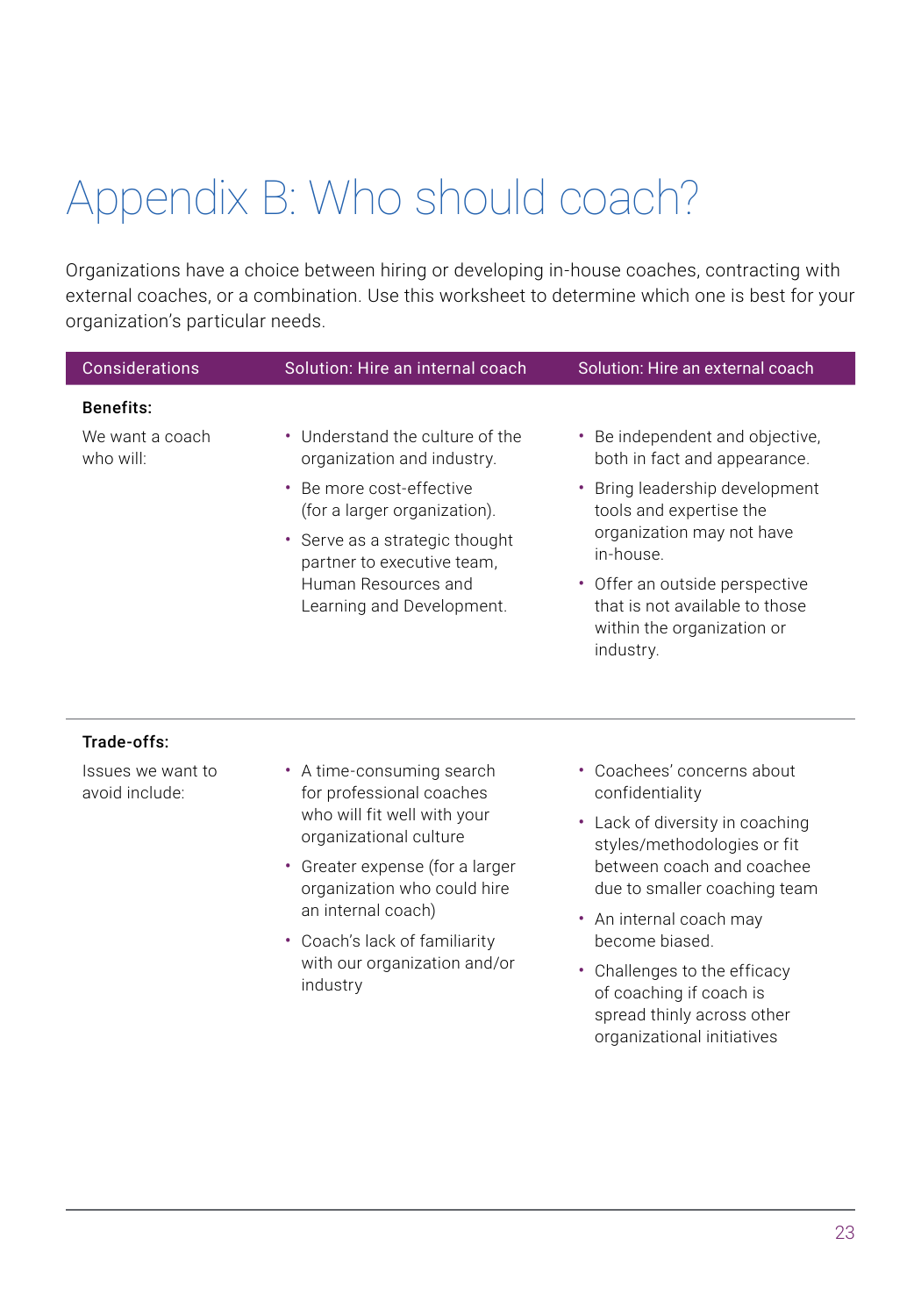### Considerations when hiring an external coach

### For the organization:

 $\overline{a}$ 

 $\overline{a}$ 

Organizations who wish to engage the use of professional coaches may first want to consider the following when interviewing potential coaches:

- 1. Is the coach credentialed by the ICF?
	- A. If so, consider whether their level of experience meets the complexity of your coaching needs. The ICF offers three levels of credentials:
		- Associate Certified Coach (ACC) 60 hours of training, 100+ experience hours
		- Professional Certified Coach (PCC) 125+ hours of training, 500+ experience hours
		- Master Certified Coach (MCC) 200+ hours of training, 2,500+ experience hours

In addition, a professional coach must demonstrate varying levels of mastery of the ICF core competencies for each respective level.

- B. If not, inquire about the following:
	- How many hours of coach training have they completed?
	- Has their coaching been supervised and evaluated?
	- What are their professional standards for confidentiality, record-keeping and referring clients to more appropriate support professionals, as needed?

Choose a coach who can quickly earn the trust and respect of professionals within your organization. There are times when you also might want a coach who can bring a new perspective to an individual or your organization. Ask:

2. What is your background and experience? What is your coaching philosophy? Who are your ideal coachees?

 $\overline{a}$ 

 $\overline{a}$ 

3. What has been your experience working with clients of diverse backgrounds (generation, gender, race/ethnicity, global geography, etc.)?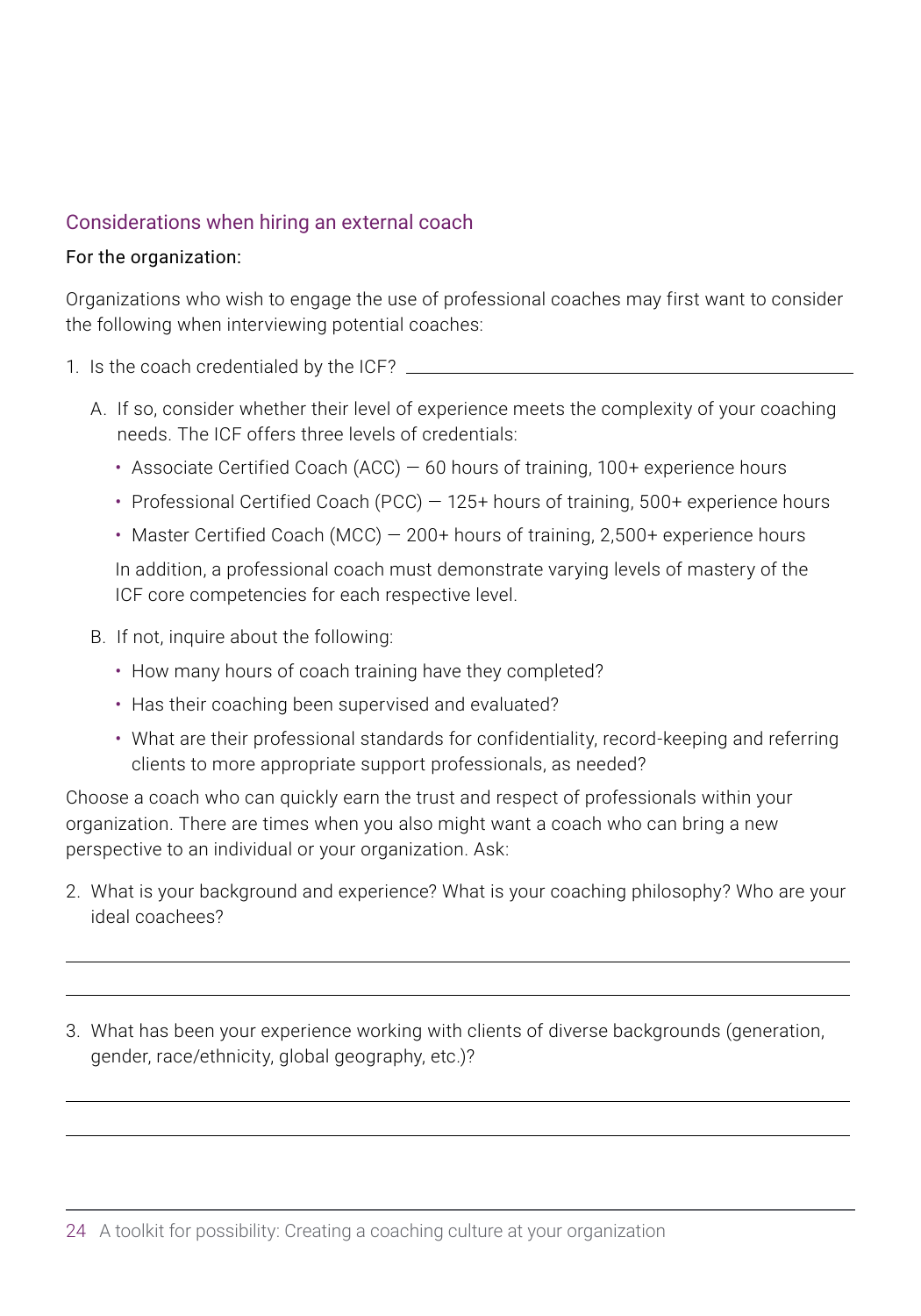4. What was the philosophical stance of your coach training and how does this show up in your work?

 $\overline{a}$ 

 $\overline{a}$ 

 $\overline{a}$ 

 $\overline{a}$ 

5. What is your educational background? Did you have another career before coaching?

6. How do your engagements work (e.g., duration, frequency, rate, process)?

7. What, if any, leadership development tools (e.g., assessments) do you use? Why did you choose such assessment(s), and how does it fit into the coaching?

8.Can you share client testimonials or references? \_\_\_\_\_\_\_\_\_\_\_\_\_\_\_\_\_\_\_\_\_\_\_\_\_\_\_\_\_

 $\overline{a}$ 

 $\overline{a}$ 

 $\overline{a}$ 

 $\overline{a}$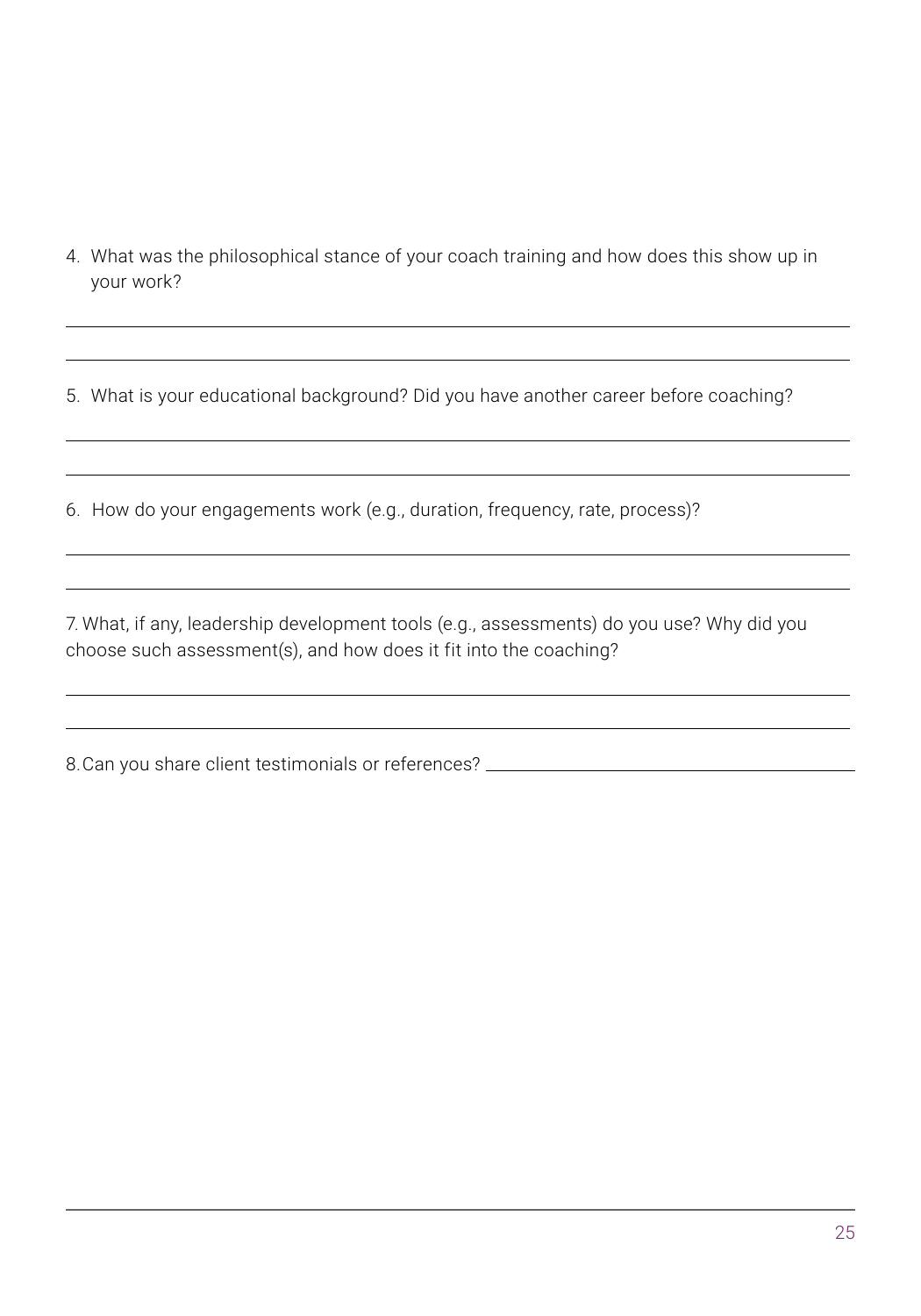### Best practices for hiring external coaches include:

Create a roster. Individuals responsible for Human Resources and/or Learning and Development functions can evaluate and select coaches. Ideally, provide employees with 2–3 coaching choices so they can find a strong fit.

Consider the level of involvement of others. In some instances, the best approach is for the coach and coachee to work alone together without anyone else involved. In other cases, the sponsoring organization may want to be more involved through stakeholder interviews to support agreed-upon goals.

Create a consistent process. Be clear about who is eligible to receive coaching and when it is appropriate. Ideally, the coaching experience is seen as proactive  $-$  a reward for high potential employees whom the organization believes in and wants to invest in more fully.

Be intentional with communication from the start. When approaching an employee about the prospect of working with a coach, it is important to share that:

- You see great potential in them, and this is an investment in their future success.
- Coaching is a highly supportive and confidential process.
- Coaching isn't another responsibility, but rather can help the individual become more efficient and effective in their current responsibilities.

### For the individual:

 $\overline{a}$ 

If you are interviewing a potential coach, questions to ask include:

- 1. How have you helped others with similar challenges? What were their results?
- 2. What type of coaching do you specialize in? What type do you steer clear from?

 $\overline{a}$ 

 $\overline{a}$  $\overline{a}$ 

 $\overline{a}$  $\overline{a}$ 

3. What type of clients do you work best with?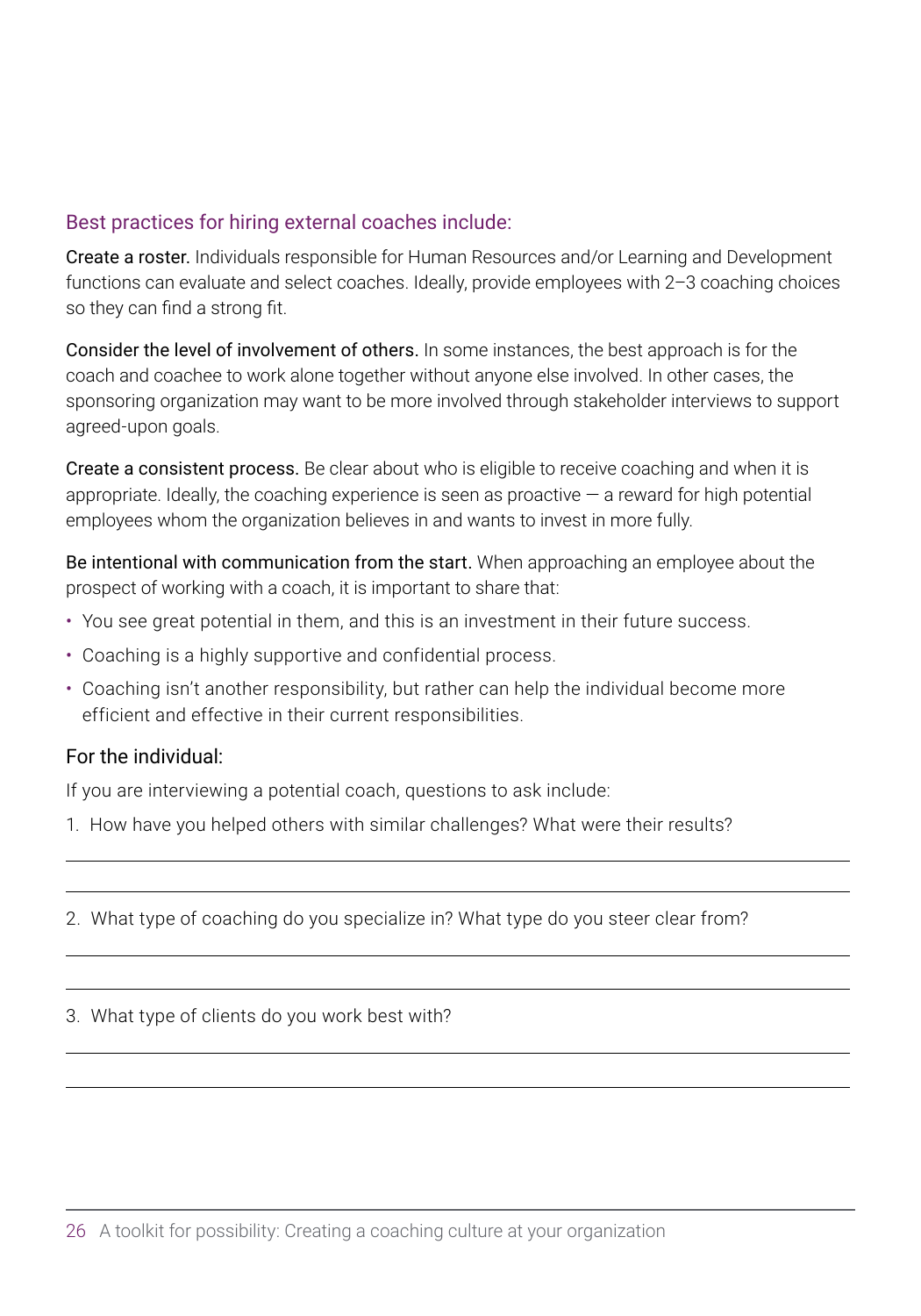4. Describe your process.

 $\overline{a}$ 

 $\overline{a}$ 

 $\overline{a}$ 

5. How have you used coaching yourself? (Hint: Be wary of coaches who haven't received coaching themselves.)

 $\overline{a}$ 

 $\overline{a}$ 

 $\overline{a}$  $\overline{a}$ 

 $\overline{a}$  $\overline{a}$ 

 $\overline{a}$  $\overline{a}$ 

 $\overline{a}$  $\overline{a}$ 

 $\overline{a}$ 

 $\overline{a}$  $\overline{a}$ 

6. What can I expect from you?

7. What will you expect from me?

8. How would we get started?

9. Do you use a formal coaching contract? If so, what does it involve?

In addition to interviewing potential coaches, it's important for you to do some self-reflection as well. Consider asking yourself the following questions:

1. What qualities are most important to me in a coach?

2. What are the most important aspects of the coaching process for me?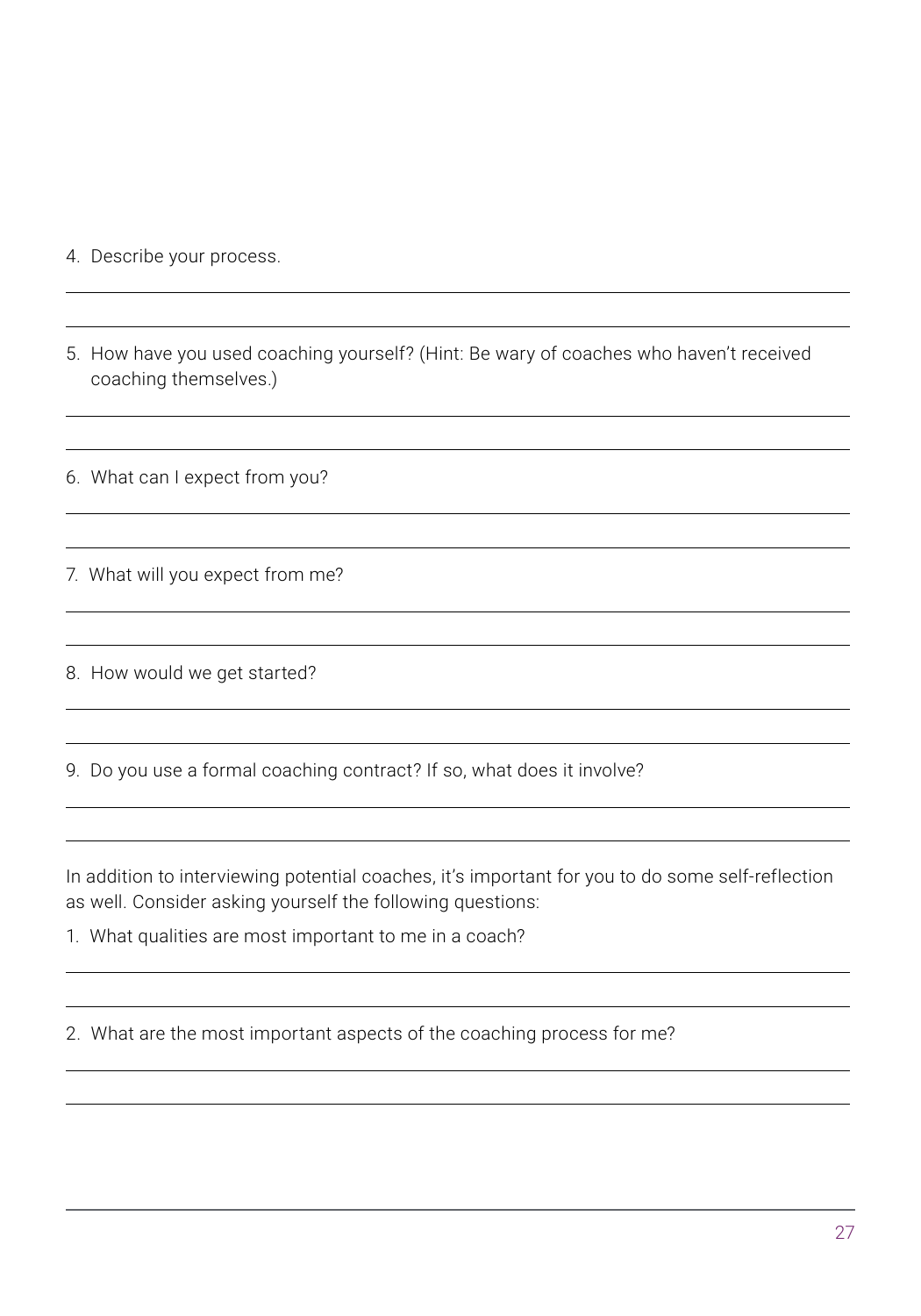3. After an initial interview, am I clear on what coaching is with this particular coach and what it is not?

 $\overline{a}$ 

 $\overline{a}$ 

 $\overline{a}$ 

4. How do I feel about this person in terms of trust, chemistry, confidentiality, experience and competence?

 $\overline{a}$ 

 $\overline{a}$ 

 $\overline{a}$ 

5. Can I easily see how this coach can help me create a powerful development process to help me overcome my challenges?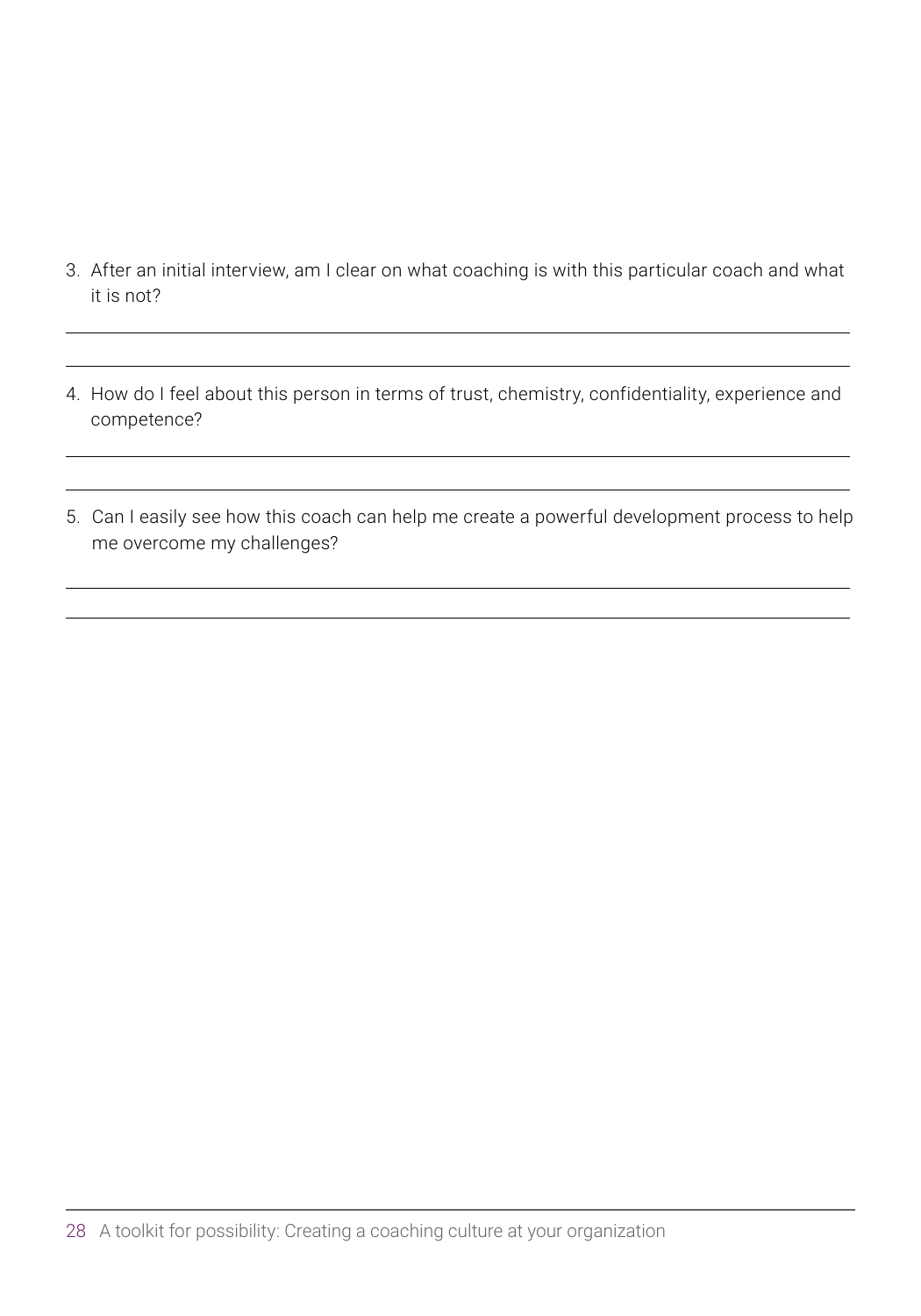## <span id="page-32-0"></span>Appendix C: Implementation checklist

Use this roadmap, which synopsizes the toolkit details, to support your organization's planning and implementation.

### Step 1: Start with why.

- $\Box$  Why launch this program? Why now?
- $\Box$  What do you want to achieve?
- $\Box$  What organizational challenges will it address? What impact will it make?
- $\Box$  How will participants and the organization benefit?

### Step 2: Establish your key players.

- $\Box$  Gain executive leadership buy-in.
- $\Box$  Engage other key players, such as people, talent, Human Resources and Learning and Development functions.
- $\Box$  Identify potential outside experts.

### Step 3: Create a vision and measures of success.

First, craft a long-term vision of success:

- $\Box$  What does your ideal organizational coaching culture look and feel like?
- $\Box$  How will you know you've been successful with this coaching program?
- $\Box$  What specifically will be different? What will you see more of? What will you see less of?

Then, consider where you should start:

- $\Box$  What feels like the most meaningful place to start based on your organizational needs and goals?
- $\Box$  What will move the needle most toward your intended goals?
- □ What feels manageable from a resource/capacity/investment perspective?

Finally, create SMART (specific, measurable, achievable, relevant, timely) goals for the next year, with milestones along the way to track progress.

### Step 4: Determine who is eligible for coaching.

 $\Box$  Who needs coaching the most?

### Step 5: Identify what type of coaching is needed.

- $\Box$  What type(s) of coaching will best support the coachees?
	- $\Box$  1-to-1 coaching
	- $\Box$  Group coaching
	- $\Box$  Team coaching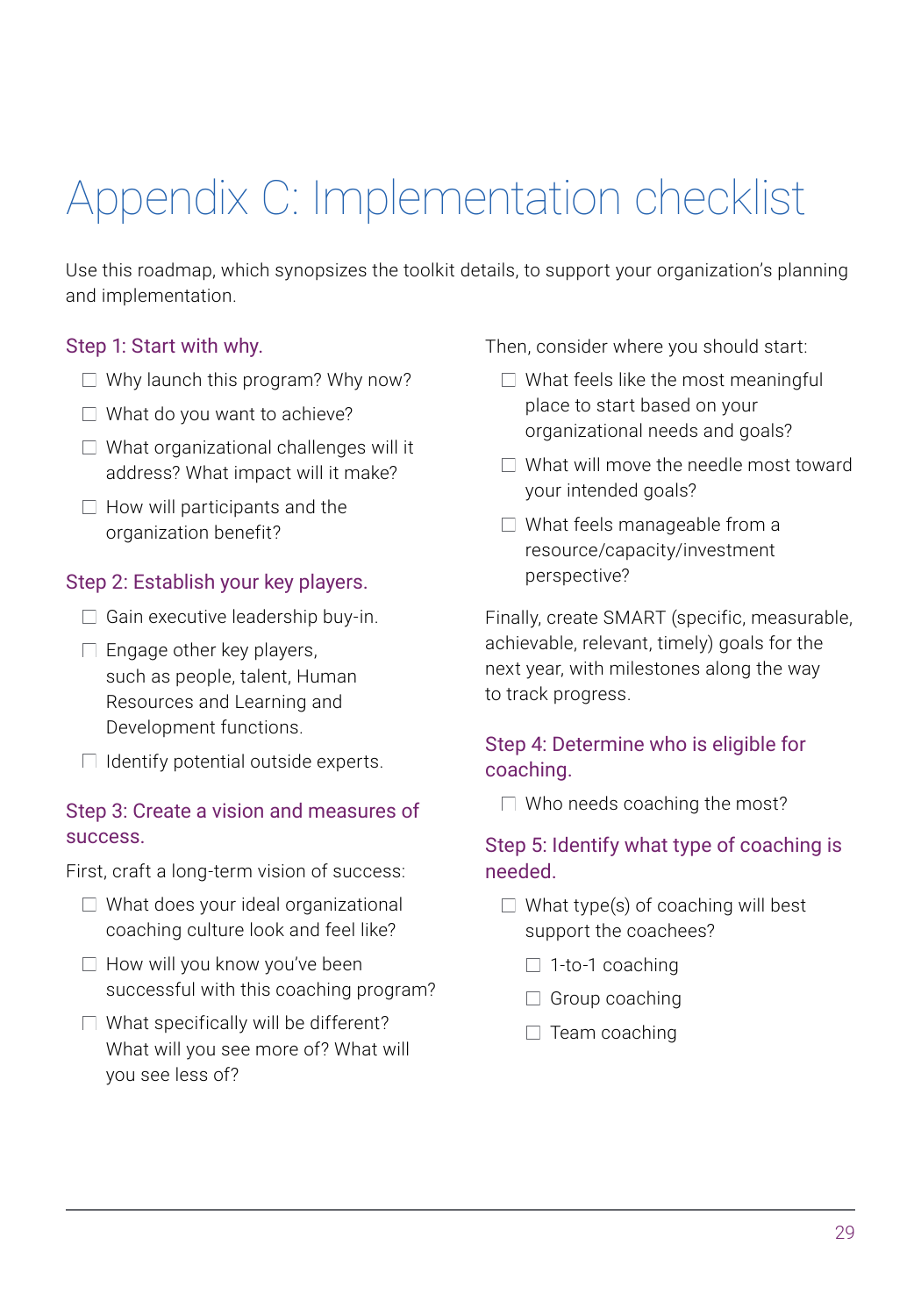### Step 6: Identify the coach(es).

- $\Box$  Who will serve as the coach?
	- $\Box$  Hire professional coach(es) on staff
	- $\Box$  Hire external professional coach(es)
	- $\Box$  Train employees in coaching competencies

### Step 7: Assign clear roles and responsibilities.

 $\Box$  Ensure that everyone involved understands who is responsible for what.

### Step 8: Launch a communication campaign.

- $\Box$  Clearly communicate what coaching is and how it differs from and complements other developmental tools or approaches.
- $\Box$  Start from the top down. Consider who sets the tone at your organization for important new programs.
- $\Box$  Communicate at all organizational meetings and events, via your intranet, newsletters and everyday conversations.
- $\Box$  Select coaching ambassadors at all levels of the organization to spread the message.

### Step 9: Determine how the coaching will work.

- $\Box$  What is the purpose of the coaching program? What will the coaching be used for?
- $\Box$  How will the coaching be carried out (e.g., integrated with existing performance management roles, or as long-term career development, separate from performance management)?
- $\Box$  How will the coachees be selected?
- $\Box$  How will the coaches be selected?
- $\Box$  How will coaches and coachees be matched to ensure a strong fit?
- $\Box$  Have you empowered the coachees where possible, allowing them to choose their coach, coaching goals, and duration and frequency of coaching sessions?

### Step 10: Develop your coaching team.

- $\Box$  Ensure the coaching team is trained in the ICF Core Competencies.
- $\Box$  Ensure the coaching relationship is adequately documented.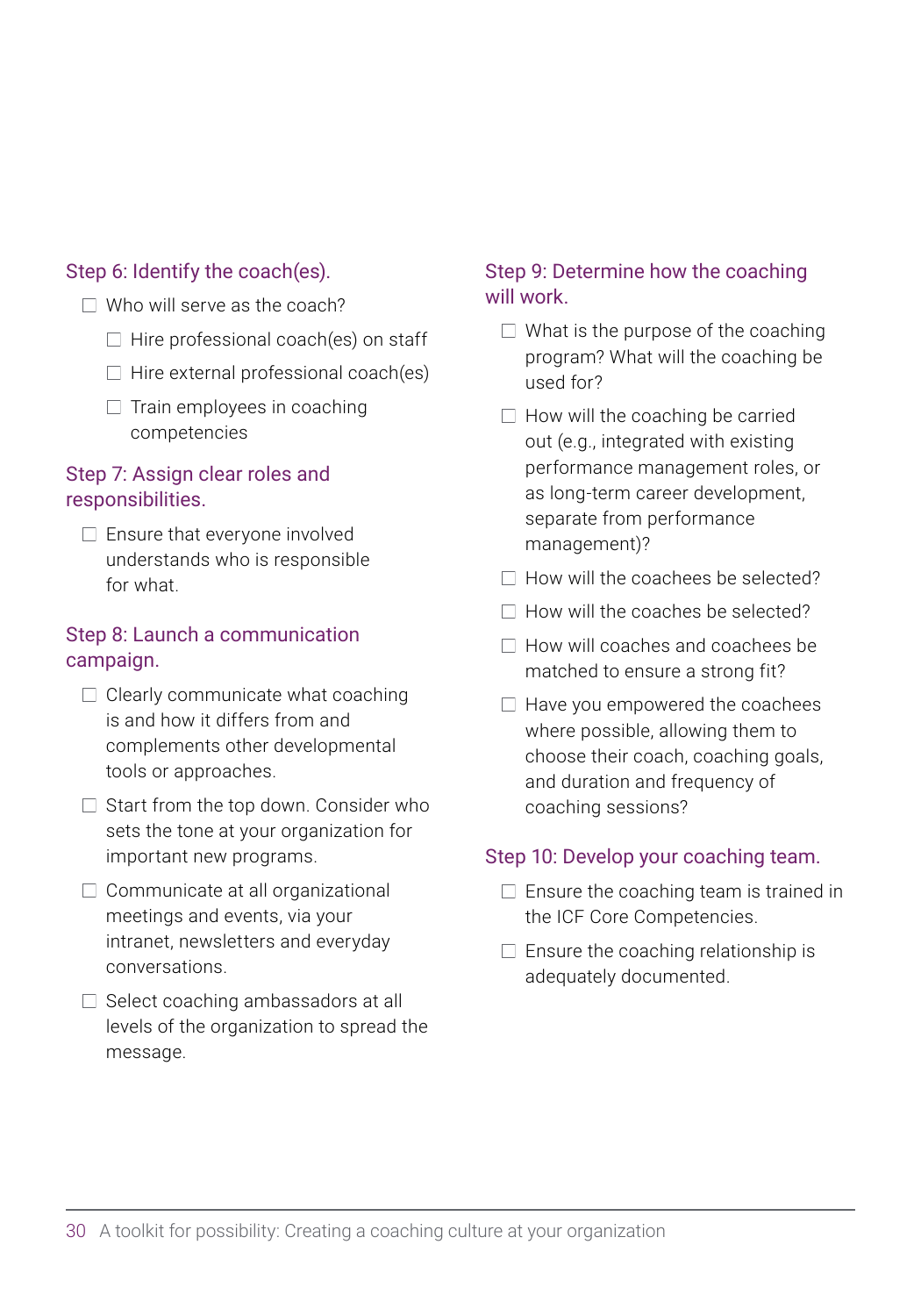## <span id="page-34-0"></span>Appendix D: Coaching program announcement

Dear Team Members:

Today, I'm pleased to introduce a new strategic initiative that will ultimately benefit everyone in our organization by enhancing our culture. We're launching a coaching program that we believe will:

- Promote high levels of trust, engagement and collaboration between all employees.
- Deepen our team members' feeling of connectedness within our organization.
- Foster an environment that supports direct, continuous feedback.
- Develop a growth mindset, in which challenges are welcomed as learning opportunities.

We are committed to helping you maximize your professional and personal potential, and we believe this coaching program supports that.

[include specific firm information on:

- Where to get or watch for more information, including how further communications will be handled.
- Next planned steps in the process
- Any further, more specific details on why this matters to the firm]

This is an exciting new endeavor for our firm, and we're looking forward to sharing it with all of you.

Sincerely,

[MEMBER OF FIRM LEADERSHIP]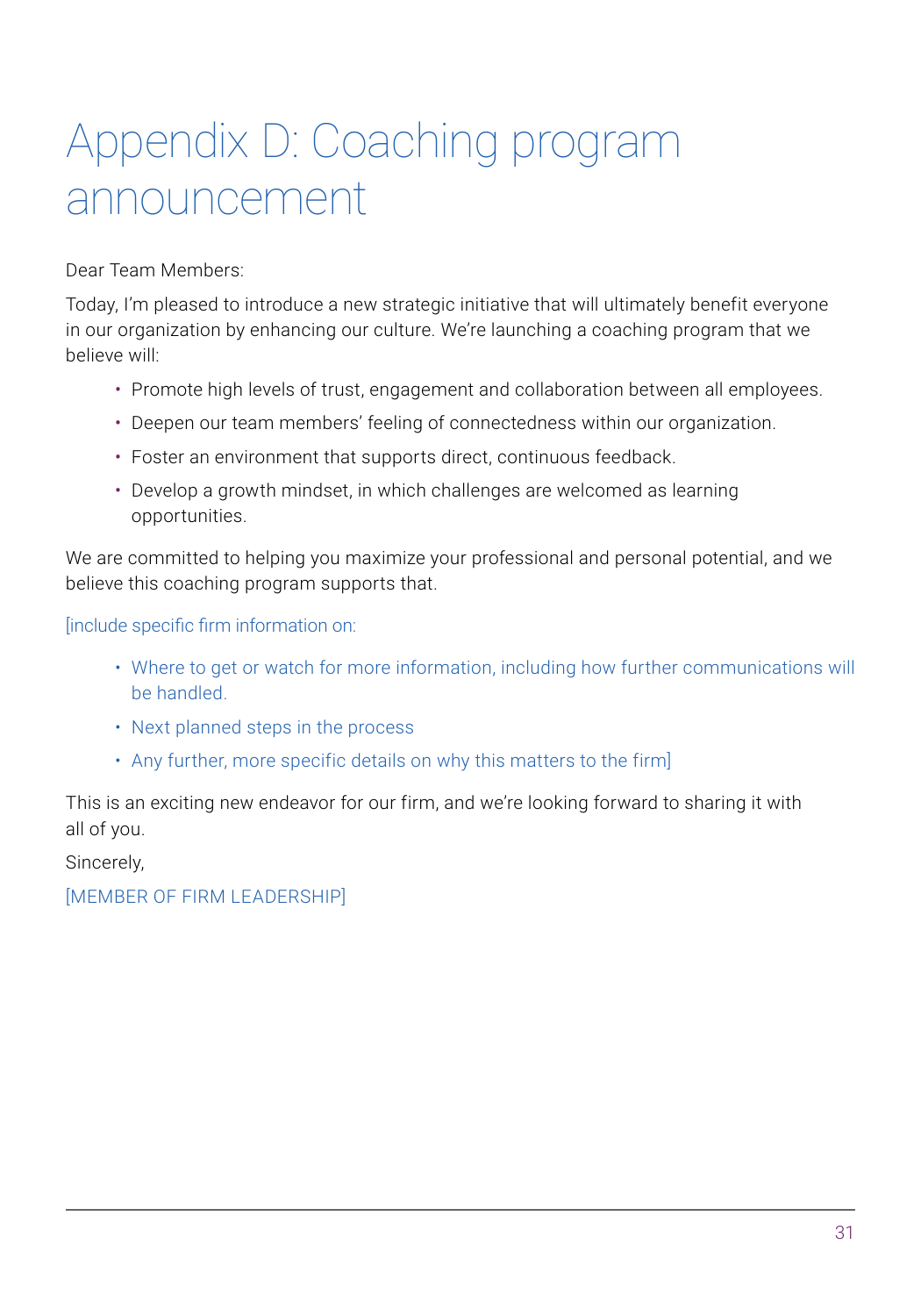## <span id="page-35-0"></span>Appendix E: Coaching applications

### For the coachee:

 $\overline{a}$ 

Coaching will be more effective if coachees understand what coaching is and how it can specifically support their development. These questions can help coachees evaluate their need and readiness for coaching and help an organization make effective coach-coachee matches.

 $\overline{a}$ 

 $\overline{a}$  $\overline{a}$ 

 $\overline{a}$  $\overline{a}$ 

 $\overline{a}$  $\overline{a}$ 

 $\overline{a}$  $\overline{a}$ 

 $\overline{a}$  $\overline{a}$ 

 $\overline{a}$  $\overline{a}$ 

1. Why are you seeking coaching? What do you most want to achieve through coaching?

2. How will this achievement affect your career and life?

3. Why do you believe that now is the right time for you to receive coaching?

4. What approaches to change have you found more or less effective for you?

5. What do you need most from your coach?

6. What responsibility are you ready to take on to ensure the coaching relationship works well?

7. How will you know your coaching experience has been effective?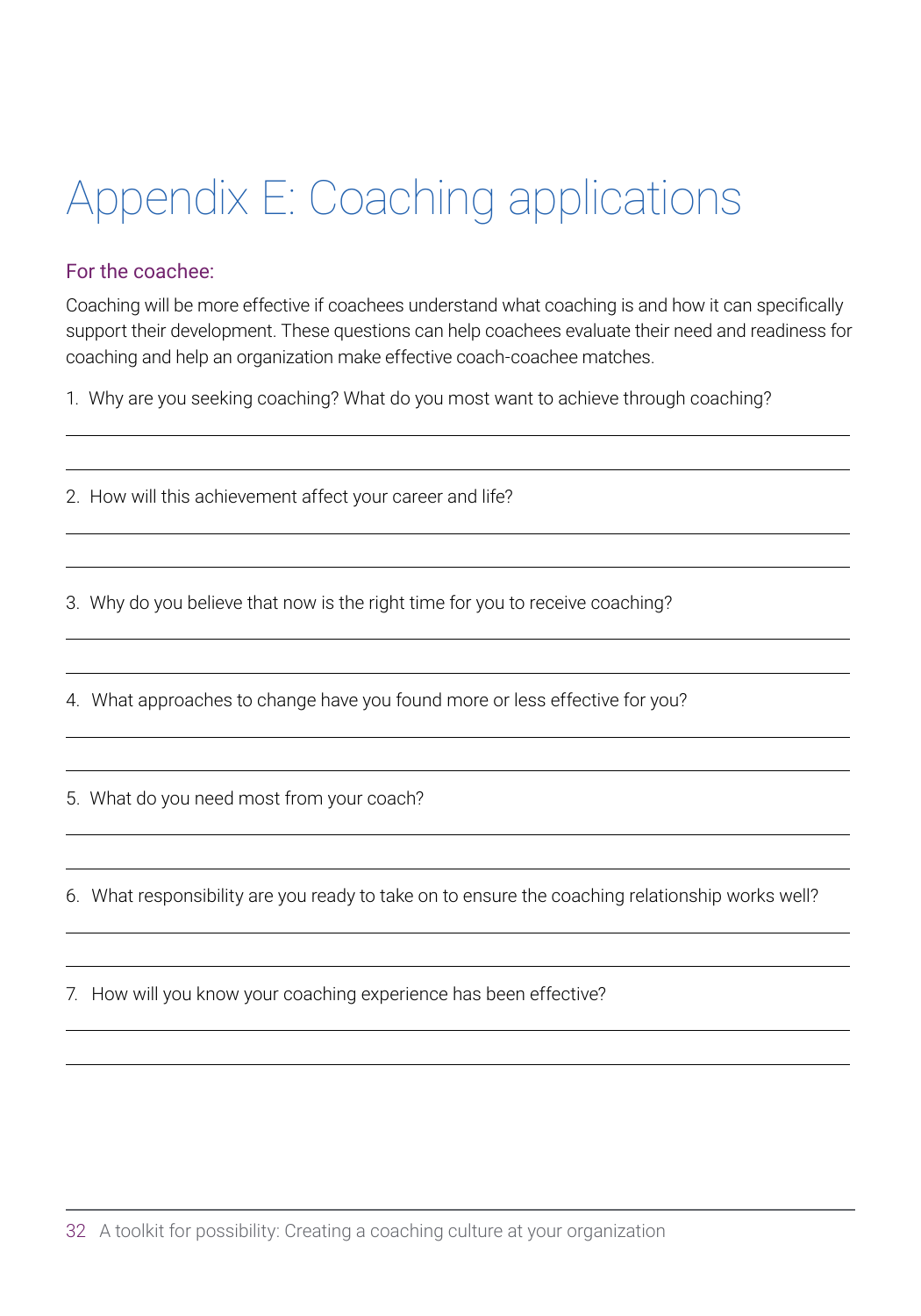### For the prospective in-house coach:

If you are developing a team of your professionals to serve as in-house coaches, it's important to identify candidates who truly want to develop others. Use the following questions in an application to assess a candidate's desire and readiness to participate in an in-house coach development program.

 $\overline{a}$ 

 $\overline{a}$  $\overline{a}$ 

 $\overline{a}$  $\overline{a}$ 

 $\overline{a}$  $\overline{a}$ 

 $\overline{a}$  $\overline{a}$ 

 $\overline{a}$  $\overline{a}$ 

 $\overline{a}$  $\overline{a}$ 

 $\overline{a}$ 

1. What excites you most about this coaching program?

2. Why do you feel you are ready to join this program as a coach?

3. How do think being a member of this coaching team will affect you?

4. How do you define coaching?

 $\overline{a}$ 

 $\overline{a}$ 

5. Please describe any experiences with coaching up to this point, as a coachee or a coach.

6. What is unique about you that may help you be a good coach?

7. Which aspect of coaching do you expect to be the most challenging for you? Why?

8. How do you think you and this coaching program will impact the people you work with and this organization?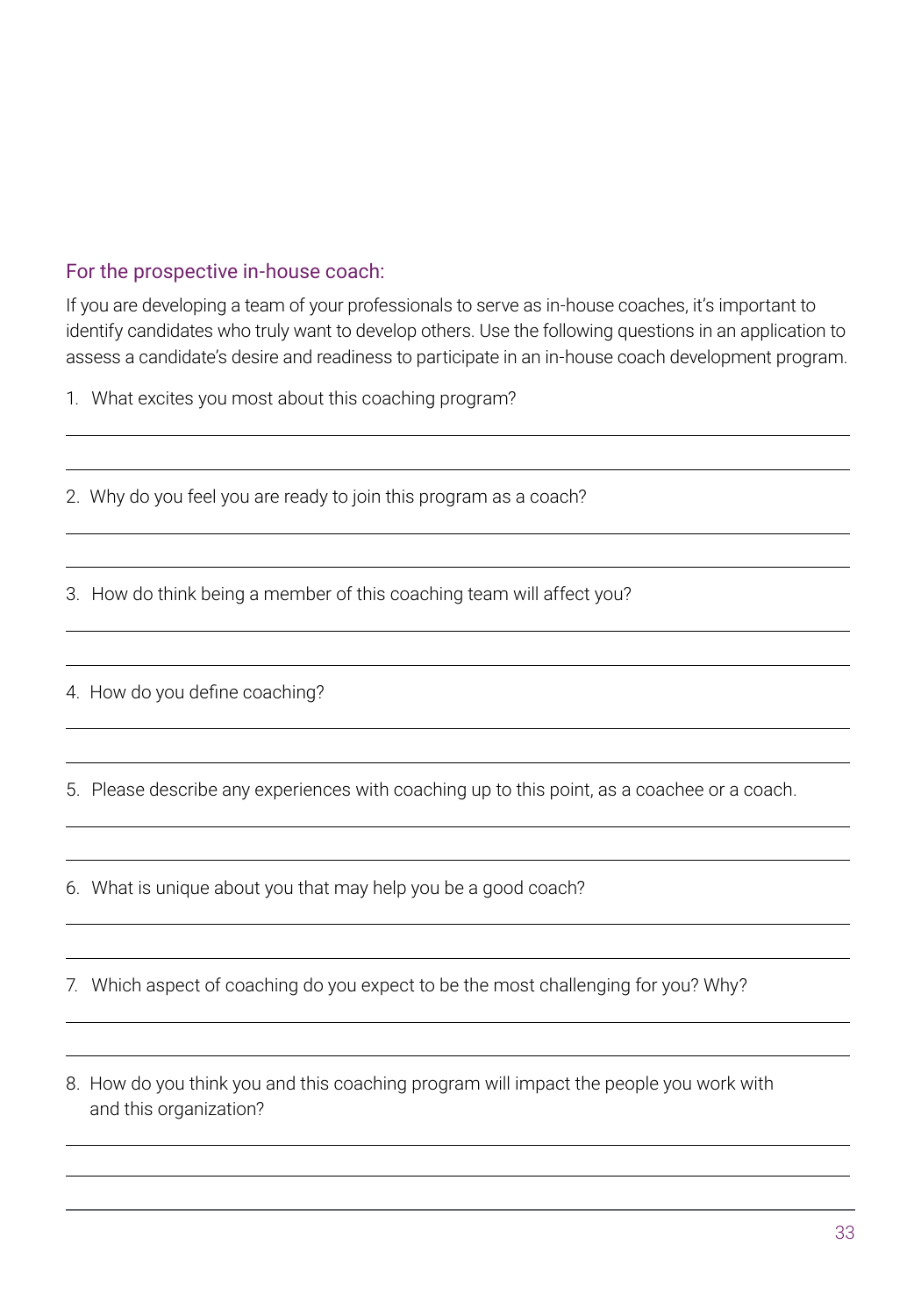## <span id="page-37-0"></span>Appendix F: Coaching agreement

This document is a basic coaching agreement intended for use with an in-house coach. (Note: If you hire an external coach, the coach should provide their own coaching agreement.)

### Coaching agreement

| Coach: |  |  |  |
|--------|--|--|--|
|        |  |  |  |
|        |  |  |  |

Coachee:

### Purpose and nature of the coaching relationship:

Coaching is a coachee-driven and coachee-focused process. Coachee enters into this coaching agreement with the understanding that coachee is responsible for creating his or her own actions, decisions and results. Coachee also agrees not to hold coach or the organization liable for any actions or results for adverse situations created by coachee actions as a direct result of conversations with coach. The coaching relationship is in no way to be construed as psychological counseling or any type of psychotherapy.

### Coaching sessions:

The term of this coaching engagement is \_\_\_\_\_ months, starting on \_\_\_\_\_ and ending on \_\_\_

A coaching session is a [conference call, video-conference call, or in-person meeting] between both of us, focused on coachee's development and agreed-upon desired outcomes. We will hold \_\_\_\_\_ sessions per month at mutually agreeable times. Each of us, when possible, will provide 24 hours' or more notice if a change needs to be made to a session time/date.

Should coachee fail to attend two coaching sessions during our coaching relationship (without notification or rescheduling), we will evaluate whether or not coaching is appropriate for coachee right now. This agreement may be terminated at any time by either party.

### **Confidentiality**

Coach will not, at any time, either directly or indirectly, divulge, disclose or communicate in any manner any information to any third party without coachee's prior consent, unless required by law, or if there is intent to do harm to others, company theft, or reports of harassment on the job.

### **Signatures**

Our signatures on this agreement indicate an understanding of, and agreement with, the information outlined above.

| aс |  |
|----|--|

Coach Coachee

Date **Date** Date **Date** Date **Date** 

 $\overline{a}$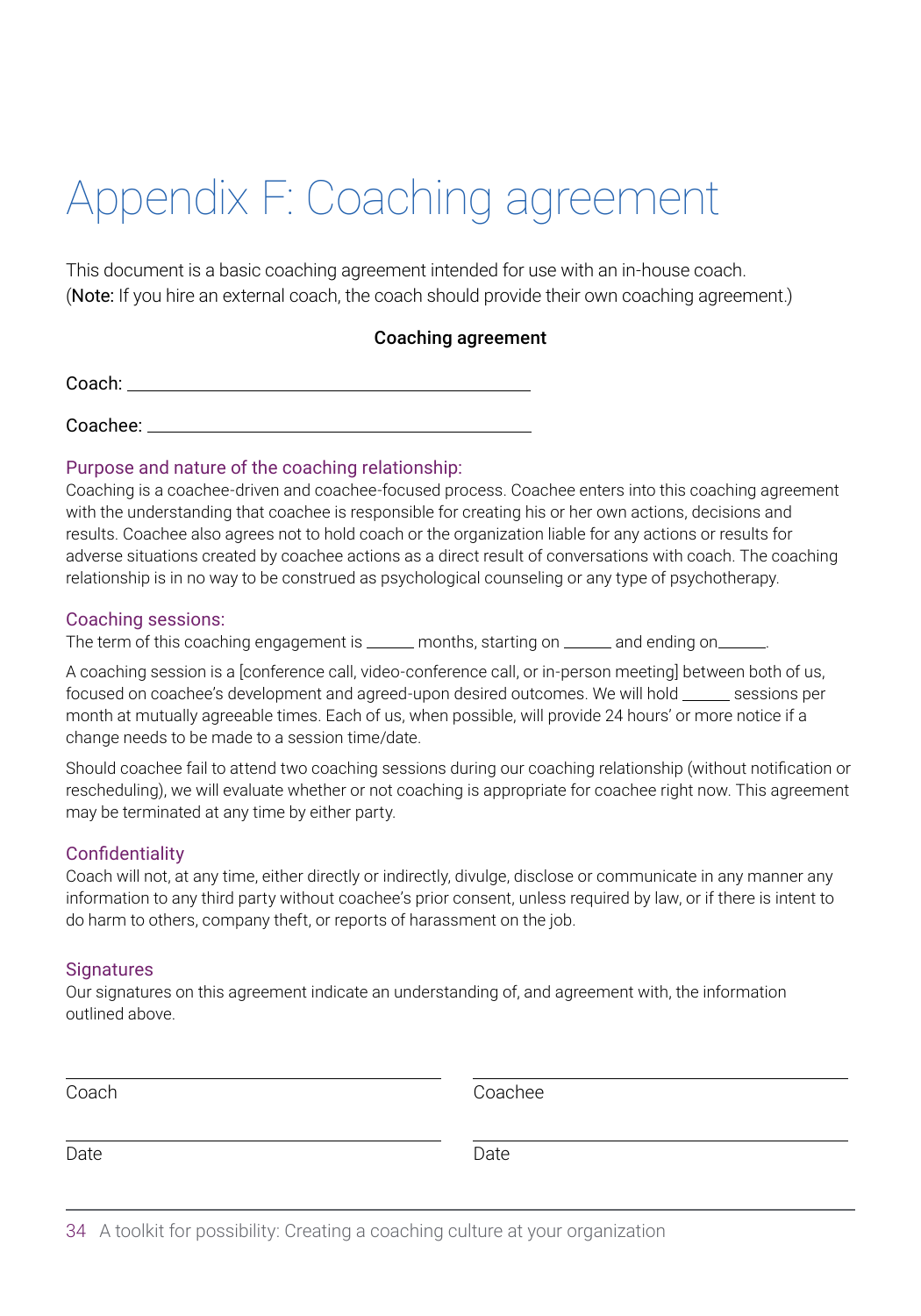For information about obtaining permission to use this material other than for personal use, please email mary.walter@aicpa-cima.com. All other rights are hereby expressly reserved. The information provided in this publication is general and may not apply in a specific situation. Legal advice should always be sought before taking any legal action based on the information provided. Although the information provided is believed to be correct as of the publication date, be advised that this is a developing area. The Association, AICPA and CIMA cannot accept responsibility for the consequences of its use for other purposes or other contexts.

The information and any opinions expressed in this material do not represent official pronouncements of or on behalf of the AICPA, CIMA or the Association of International Certified Professional Accountants. This material is offered with the understanding that it does not constitute legal, accounting, or other professional services or advice. If legal advice or other expert assistance is required, the services of a competent professional should be sought.

The information contained herein is provided to assist the reader in developing a general understanding of the topics discussed but no attempt has been made to cover the subjects or issues exhaustively. While every attempt to verify the timeliness and accuracy of the information herein as of the date of issuance has been made, no guarantee is or can be given regarding the applicability of the information found within to any given set of facts and circumstances.